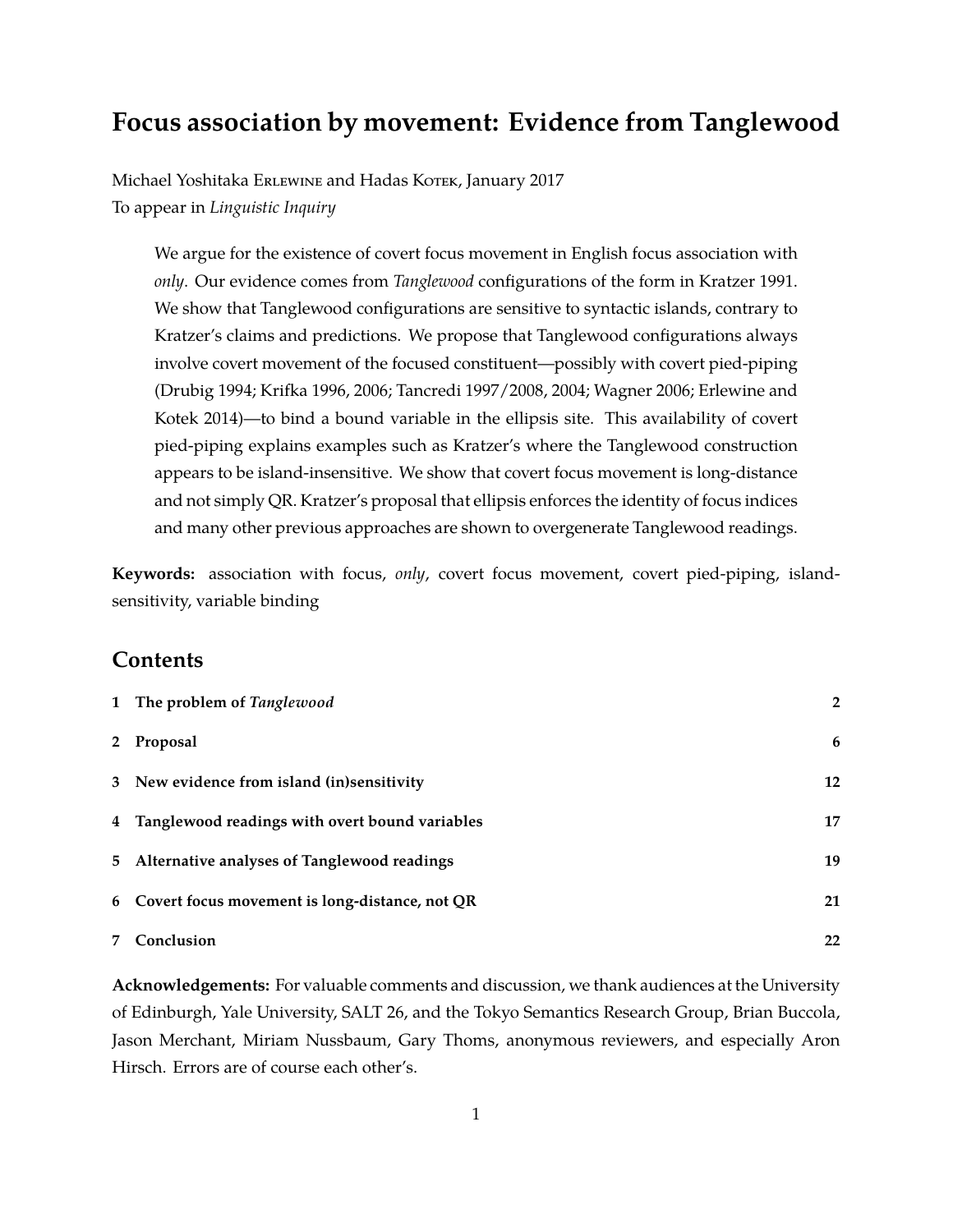This paper studies the mechanism of *association with focus* in English: in particular, the relationship between the focus-sensitive adverb *only* and the associating focused constituent in its scope. We begin the paper by briefly introducing the influential analysis of association with focus in Rooth 1985, 1992 and discussing the problem posed by Kratzer's (1991) famous *Tanglewood constructions*. We then present our proposal for their explanation via covert focus movement and evidence supporting our proposal from island sensitivity and Tanglewood readings with overt bound variables. We discuss previous alternative analyses of Tanglewood readings and argue that they cannot explain the facts we present here. Finally, we show that covert focus movement can be long-distance, arguing that its effects cannot be reduced to QR.

# **1 The problem of** *Tanglewood*

Focused constituents, indicated by F-marking, are pronounced with prosodic prominence. Semantically, they introduce a set of *alternatives* into the computation. Focus-sensitive operators such as *only* then quantify over those alternatives.

(1) I only wear  $[\text{red}]_F$  shirts. Alternatives to "red": green, blue, ... Presupposition: I wear red shirts. Assertion: I do not wear green shirts, I do not wear blue shirts, ...

Under the Alternative Semantics theory of focus in Rooth 1985, 1992—which continues to be the most widely adopted theory of association with focus—each syntactic node  $\alpha$  has two "dimensions" of meaning: an ordinary semantic value  $[\![\alpha]\!]$ <sup>o</sup> as well as a *focus semantic value*  $[\![\alpha]\!]^f$ , which can be thought of as a set of alternative denotations and which includes  $\llbracket a \rrbracket^o$  as a member. Focus semantic values for complex phrases are computed compositionally using the meanings of their parts, just as ordinary semantic values are.

(2) **Recursive definition for focus semantic values (Rooth 1985: 14):**1

The focus semantic value of node  $\alpha$ ,  $\llbracket \alpha \rrbracket^f$ , is:

- a. the set of objects in the model matching  $\llbracket \alpha \rrbracket^o$  in type, if  $\alpha$  bears the feature F;
- b. the unit set  $\left\{ \llbracket \alpha \rrbracket^o \right\}$ , if  $\alpha$  is a non-focused non-complex phrase;
- c. the set of objects which can be obtained by picking one element from each of the focus semantic values corresponding to the component phrases of  $\alpha$ , and applying the semantic rule for  $\alpha$  to this sequence of elements, if  $\alpha$  is a non-focused complex phrase.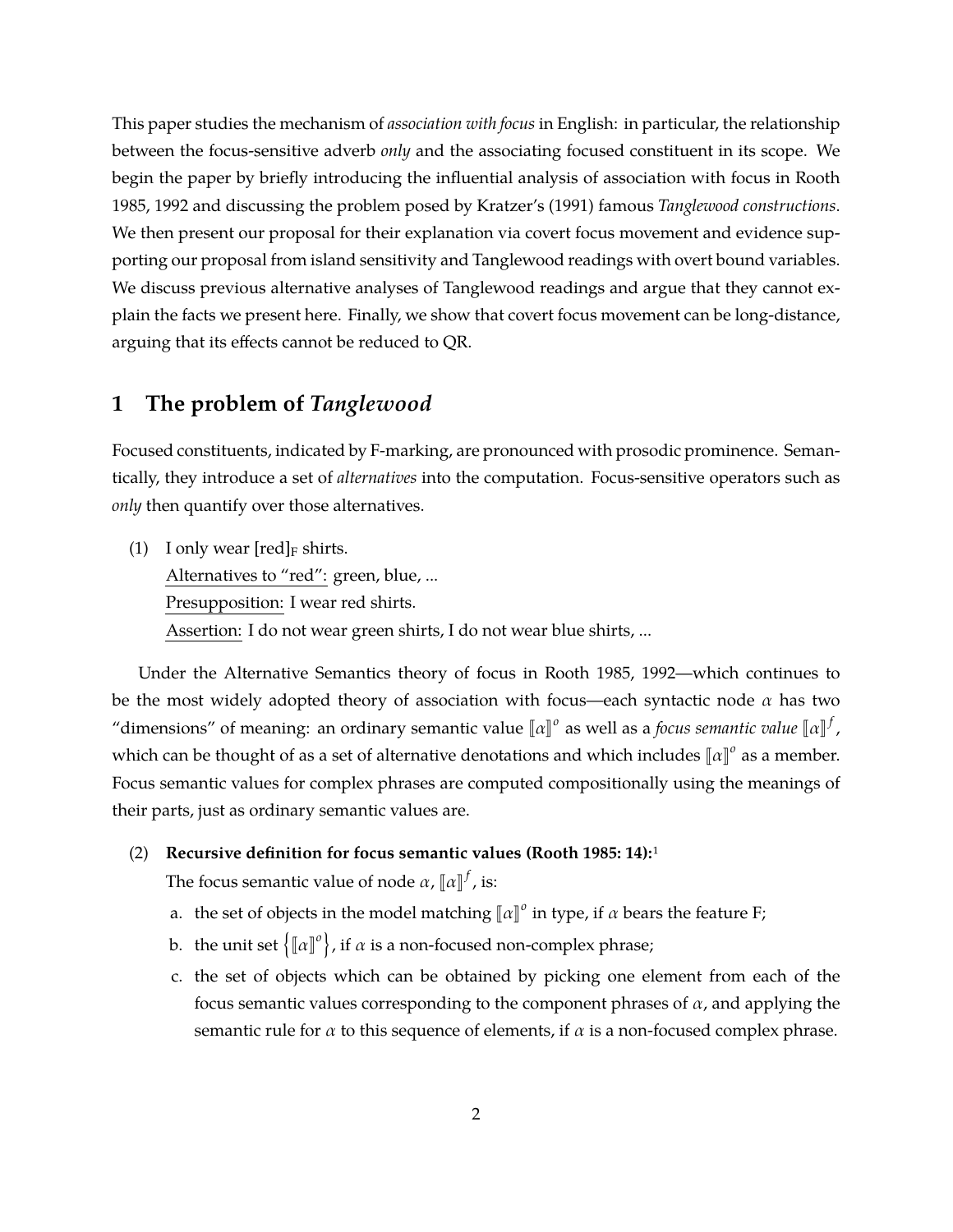Rooth proposes that focused constituents such as *red* in (1) are interpreted in their pronounced position at LF. Following the procedure in (2), the alternatives introduced locally (3a) will be reflected in the focus semantic values of all dominating phrases, resulting in a corresponding set of propositional alternatives (3b) in the complement of focus-sensitive operators.2 *Only* α then asserts the negation of all alternatives in  $\llbracket a \rrbracket^f$  which do not entail the prejacent proposition  $\llbracket a \rrbracket^o$ (Horn 1969; a.o.); this results in the correct assertive content as in (1).

- (3) LF: only  $[\text{VP} \text{ I wear } [\text{red}]$ <sub>F</sub> shirts]
	- a.  $\llbracket \text{red} \rrbracket^f = \{\text{red, green, blue, ...\}$
	- b.  $\llbracket \text{VP} \rrbracket^f = \{\text{I wear red shirts, I wear green shirts, I wear blue shirts, ...\}$

Empirically, this paper centers around the *Tanglewood* phenomenon first discussed in Kratzer 1991. Tanglewood examples were introduced as a challenge to the basic Roothian theory sketched above, motivating a minor but significant refinement to the theory. Kratzer's original example is in (4).

## (4) **Tanglewood (Kratzer 1991: 830):**

Context: Imagine now you are angry at me and start voicing the following accusations. "What a copy cat you are! You went to Block Island because I did. You went to Elk Lake Lodge because I did. And you went to Tanglewood because I did." I feel you exaggerate and reply:

I only went to [Tanglewood]<sub>F</sub> because you did  $\triangle$ .

(5) Paraphrase: Tanglewood is the only place *x* such that I went to *x* because you went to *x*.

Her observation is as follows: considering the interpretation of the ellipsis site in (4), indicated by  $\triangle$ , let us assume the LF for (4) to be as in (6) below. Now notice that (6) includes two instances of the F-marked constituent *Tanglewood*. According to Rooth's definition for focus semantic values in (2) above, the result will include all combinations of different values for the two positions of focus, as in (7a). The assertion of *only* in (4) is then predicted to be as in (7b) below.

## (6) **Assumed LF for (4):**

only  $[\nabla_{\text{V}} I]_{\text{antecedent}}$  go to  $[\text{Tanglewood}]_F$ ] [because you  $[\text{ellipsis site}]$  go to  $[\text{Tanglewood}]_F$ ]]]

<sup>1</sup>In Rooth 1985, focus semantic values were called *p-sets*, short for *presuppositional set* from Jackendoff 1972. The definition here in (2) is a quote from Rooth 1985: 14 but modified to use the now standard terminology and notation of Rooth 1992. As noted in Rooth 1992: fn 7, the recursion step in (2c) is equivalent to that for the compositional interpretation of *wh*-questions proposed in Hamblin 1973; see Hamblin's page 49 and in particular footnote 8.

<sup>2</sup>For convenience, here and elsewhere, we will ignore the contribution of tense and illustrate subjects in their VPinternal base positions. The categories we label "VP" could also, more precisely, be called "*v*P"s. The denotations of propositional alternatives as in (3b) and (7a) below should also be thought of as standing in for their intensions.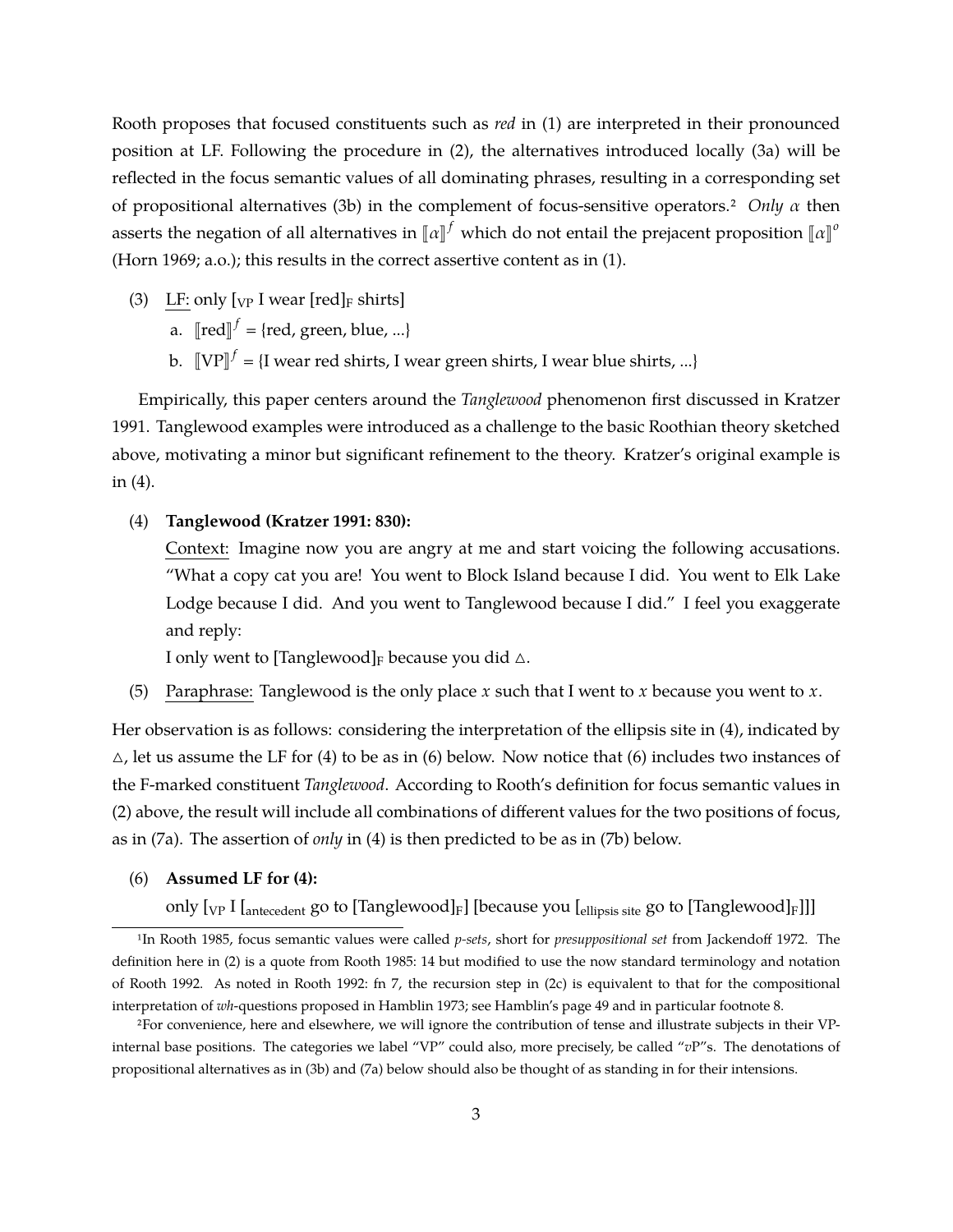### (7) **Predicted interpretation of** *Tanglewood* **(4) using Rooth's (2):**

a.  $[\![VP]\!]^f = \left\{$  $\begin{picture}(20,20) \put(0,0){\vector(1,0){10}} \put(15,0){\vector(1,0){10}} \put(15,0){\vector(1,0){10}} \put(15,0){\vector(1,0){10}} \put(15,0){\vector(1,0){10}} \put(15,0){\vector(1,0){10}} \put(15,0){\vector(1,0){10}} \put(15,0){\vector(1,0){10}} \put(15,0){\vector(1,0){10}} \put(15,0){\vector(1,0){10}} \put(15,0){\vector(1,0){10}} \put(15,0){\vector(1$  $\overline{\phantom{a}}$  $\overline{ }$ I go to Tanglewood because you go to Tanglewood, I go to Tanglewood because you go to Block Island, I go to Tanglewood because you go to Elk Lake Lodge, I go to Block Island because you go to Tanglewood, I go to Block Island because you go to Block Island, I go to Block Island because you go to Elk Lake Lodge, I go to Elk Lake Lodge because you go to Tanglewood, I go to Elk Lake Lodge because you go to Tanglewood,<br>I go to Elk Lake Lodge because you go to Block Island, I go to Elk Lake Lodge because you go to Elk Lake Lodge

 $\mathfrak{g}$ 

 $\left\{$   $\right\}$ 

J

 $\begin{array}{c} \hline \end{array}$  $\mathfrak{r}$  $\left\{ \right\}$ J

- b.  $\llbracket VP \rrbracket^o = I$  go to Tanglewood because you go to Tanglewood
- c. Assertion of (4):

it's not the case that [I went to Tanglewood because you went to Block Island], it's not the case that [I went to Tanglewood because you went to Elk Lake Lodge], it's not the case that [I went to Block Island because you went to Tanglewood], it's not the case that [I went to Block Island because you went to Block Island], it's not the case that [I went to Block Island because you went to Elk Lake Lodge], it's not the case that [I went to Elk Lake Lodge because you went to Tanglewood], it's not the case that [I went to Elk Lake Lodge because you went to Block Island], it's not the case that [I went to Elk Lake Lodge because you went to Elk Lake Lodge]

Kratzer argues that this predicted assertion in (7c) does not reflect the actual interpretation of example (4). As the paraphrase in (4) above indicates, the correct interpretation asserts only that *it is not the case that I went to Block Island because you went to Block Island* and *it is not the case that I went to Elk Lake Lodge because you went to Elk Lake Lodge*. In other words, the set of alternatives must be computed so that the alternatives in the two positions of focus *covary* across the alternatives, as in (8). We will refer to such interpretations which require such covarying alternatives under an in-situ approach to focus as *Tanglewood constructions* or *Tanglewood readings*.

(8) **Covarying alternatives, to yield the correct interpretation of (4):**

 $[\![VP]\!]^f =$  $\left\{\begin{matrix} 1 & 0 & 0 \\ 0 & 0 & 0 \\ 0 & 0 & 0 \\ 0 & 0 & 0 \\ 0 & 0 & 0 \\ 0 & 0 & 0 \\ 0 & 0 & 0 \\ 0 & 0 & 0 \\ 0 & 0 & 0 & 0 \\ 0 & 0 & 0 & 0 \\ 0 & 0 & 0 & 0 \\ 0 & 0 & 0 & 0 & 0 \\ 0 & 0 & 0 & 0 & 0 \\ 0 & 0 & 0 & 0 & 0 \\ 0 & 0 & 0 & 0 & 0 & 0 \\ 0 & 0 & 0 & 0 & 0 & 0 \\ 0 & 0 & 0 & 0 & 0 & 0 \\ 0 & 0$  $\overline{ }$ I go to Tanglewood because you go to Tanglewood, I go to Block Island because you go to Block Island, I go to Elk Lake Lodge because you go to Elk Lake Lodge

Kratzer proposes an amendment to Rooth's theory which allows for the natural derivation of covarying alternatives as in (8). In brief, Kratzer proposes that focused constituents bear distinguished *focus indices* and ellipsis ensures their identity (9), resulting in the LF in (10a). Focused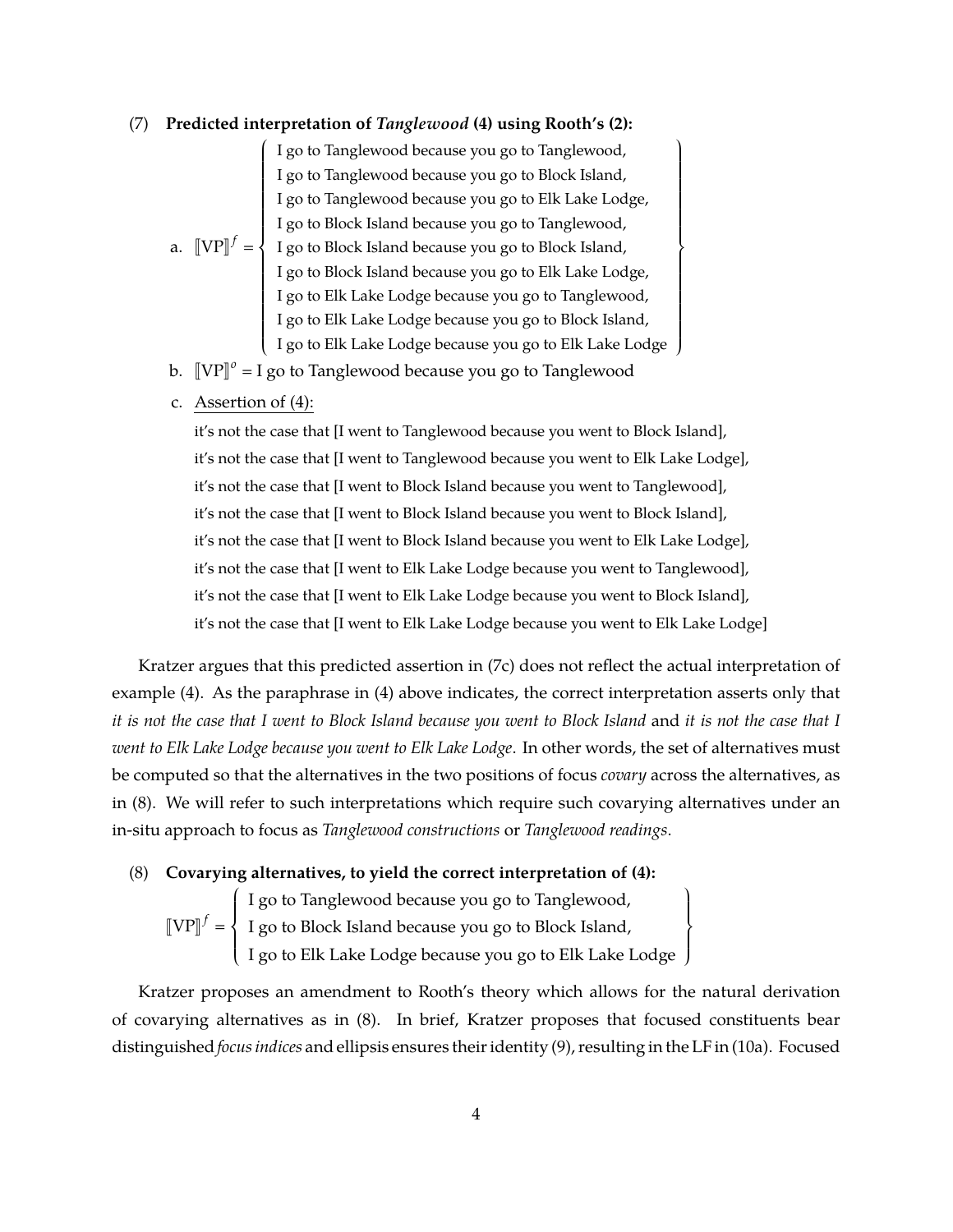constituents are then interpreted as *distinguished variables* in the focus semantic value, ranging over different assignment functions *h* (10b).<sup>3</sup> This yields the desired covarying alternatives in (10c).<sup>4</sup>

### (9) **Assumed LF identity condition on ellipsis with focus indices:**5

A VP (VP<sub>E</sub>) can elide just in case the linguistic context provides an antecedent VP (VP<sub>A</sub>), such that for any ordinary and distinguished variable assignments *g* and *h*,  $[\![VP_E]\!]^{g,h} =$  $[\![VP_A]\!]^{\mathcal{S},h}$ .

# (10) *Tanglewood* **(4) with covarying alternatives under Kratzer 1991's system:**

- a. LF: only  $[\text{VP I}$   $[\text{antecedent}$  go to  $[\text{TW}]_{F7}]$  [because you  $[\text{ellipsis}$  go to  $[\text{TW}]_{F7}]$ ]] (cf 6)
- b. *H* = { $h_0$ ,  $h_1$ ,  $h_2$ };  $h_0(7)$  = Tanglewood,  $h_1(7)$  = Block Island,  $h_2(7)$  = Elk Lake Lodge
- c.  $[VP]^f = \{I \text{ go to } h(7) \text{ because you go to } h(7) \mid h \in H\}$ 
	- $\left\{\begin{matrix} 1 \\ 1 \end{matrix}\right\}$ I go to Tanglewood because you go to Tanglewood,
		- I go to Block Island because you go to Block Island,
- $(=8)$

 $\begin{array}{c} \hline \end{array}$  $\mathfrak{t}$  $\left\{ \right\}$ J

- $\overline{\mathcal{L}}$ I go to Elk Lake Lodge because you go to Elk Lake Lodge
- d. Assertion:

=

it's not the case that [I went to Block Island because you went to Block Island], it's not the case that [I went to Elk Lake Lodge because you went to Elk Lake Lodge]

We make two notes here regarding Kratzer's theory. First, Kratzer 1991 retains from Rooth's work (a) the idea of a multidimensional semantics, with ordinary and focus semantic values, and (b) the claim that foci are interpreted in-situ at LF. Her Tanglewood argument challenges *how* focus semantic values are computed, motivating her focus index approach over Rooth's recursive procedure in (2). She also briefly considers and argues against an alternative account where the focused constituent covertly moves; we will detail this approach and her argument against it in the next section.

Second, we note that Kratzer's proposal that ellipsis can enforce the identity of focus indices is quite powerful. In particular, it predicts no locality restrictions between the focus-sensitive operator (*only*), the pronounced focus, and the ellipsis site. As long as the pronounced focus and its interpreted copy in the ellipsis site are both in the scope of the focus-sensitive operator, the Tanglewood effect is predicted: the operator will quantify over alternatives where the two focused positions covary.

<sup>&</sup>lt;sup>3</sup>Note, however, that this requires a focused constituent to be elided, against the common prohibition on the ellipsis of focused constituents (Tancredi 1992; Heim 1997; Merchant 2001; and many others). As we will see below, our proposal does not face a similar problem.

<sup>4</sup>Other solutions to the Tanglewood problem have also been proposed. See Section 5 for discussion.

<sup>5</sup>We thank an anonymous *LI* reviewer for suggesting this phrasing for the LF identity condition assumed in Kratzer 1991 in (9), as well as the condition in (15) below.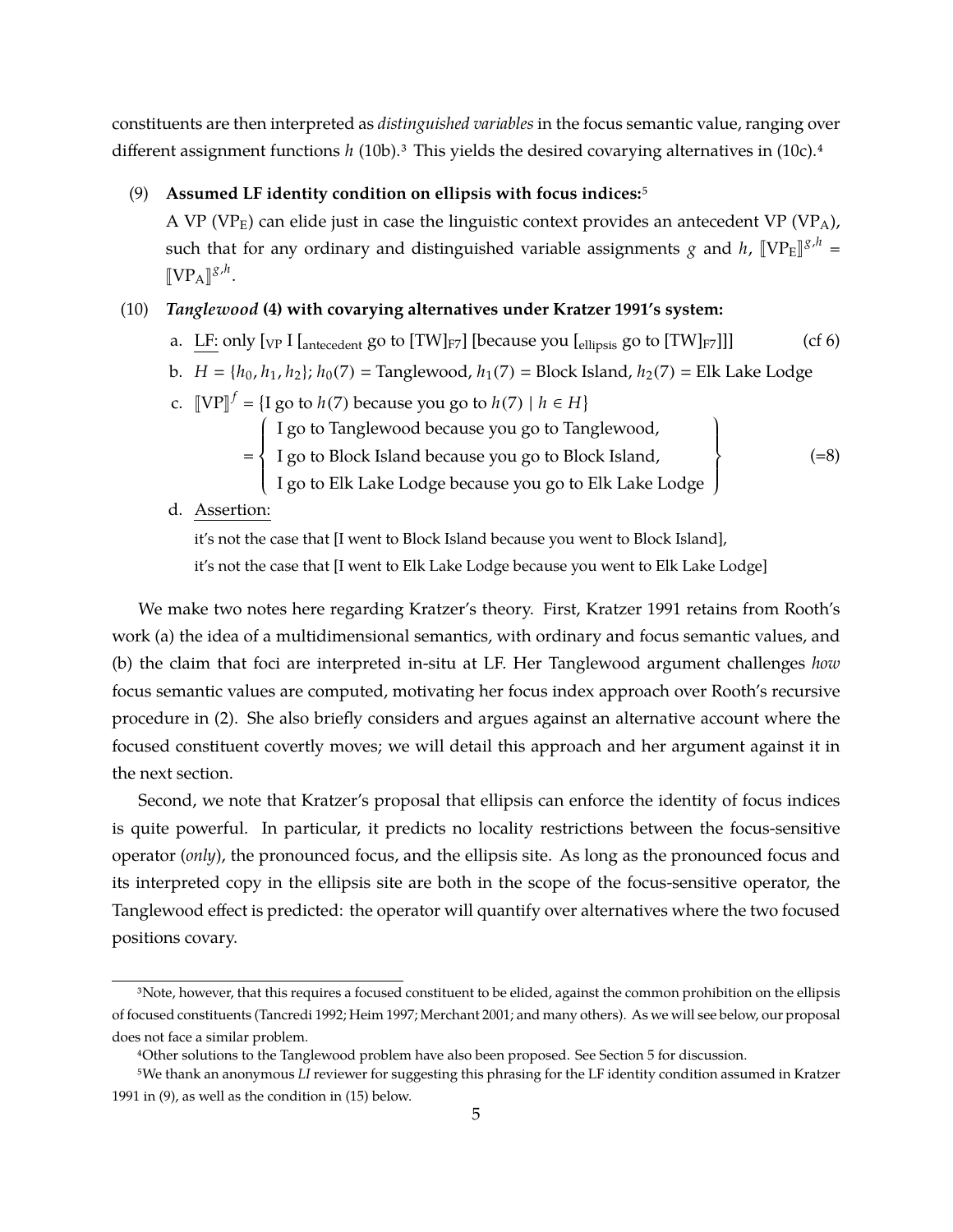In this paper, we present previously unobserved restrictions on the distribution of Tanglewood readings which are unpredicted by previous accounts of the phenomenon. We concentrate first on Kratzer's account, as the most widely known account of Tanglewood readings, and discuss alternative accounts in a later section of the paper. Of particular importance are two findings: (a) that Tanglewood readings exhibit sensitivity to syntactic islands, and (b) that Tanglewood readings are possible in the absence of ellipsis.

In the following section, we present our own proposal for Tanglewood constructions. We maintain the Roothian multidimensional semantics for the computation of alternatives, but diverge from Rooth and Kratzer in arguing that foci are not interpreted in-situ when associating with *only*: they move covertly to the higher operator, and it is this movement that makes Tanglewood readings possible. In subsequent sections, we then present our new evidence which motivates this approach, discuss the nature of the movement, and discuss alternative accounts.

# **2 Proposal**

We propose that Tanglewood constructions such as (4) always involve covert movement of the focused constituent to a position from which it binds a bound variable in the ellipsis site.

We first illustrate a basic example of association with English adverb *only* using covert focus movement in (11).<sup>6</sup> For concreteness, we adopt the form of covert focus movement discussed briefly in Rooth 1985: 31–32 and used in Wagner 2006.7 This involves covert movement of a constituent containing the focus to a *complement* position of the the attracting operator—also called *Undermerge* by Pesetsky (2007, 2013)—together with adjunction of the associated  $\lambda$ -binder to the complement from which the focused constituent is moved out.8

<sup>6</sup>Again, we do not illustrate tense or movement of the subject out of its predicate-internal base position.

<sup>7</sup>Three notes on this movement. First, we present only the corresponding PF and LF representations here in (11); for our purposes, this movement could be thought of as taking place in the narrow syntax, with pronunciation at the tail of the chain, or taking place after Spell-Out, feeding only LF. Second, the movement in (11) can be derived without violating the Extension Condition (Chomsky 1993) by (a) first merging the focused constituent with *only*, resulting in an independent [only Tanglewood<sub>F</sub>] tree in the workspace, (b) adjoining the  $\lambda$ -binder to the root of the tree containing the trace of the focused constituent, then (c) merging the results of steps (a) and (b). The necessity of such derivations has been independently claimed for cases of head-movement (Bobaljik and Brown 1997) and sideward movement (Nunes 2001, 2004). Third, it also does not violate the Proper Binding Condition (PBC; Fiengo 1977) if we think of the PBC as a semantic condition requiring variables to be bound by their binders. Even though the landing site of movement does not c-command its trace position, the  $\lambda$ -binder associated with its movement does properly bind the trace position. See Keine and Bhatt 2016 for related discussion supporting this position of the  $\lambda$ -binder. See also Pesetsky 2007, 2013; Yuan 2017 for independent motivation for overt movement of this form.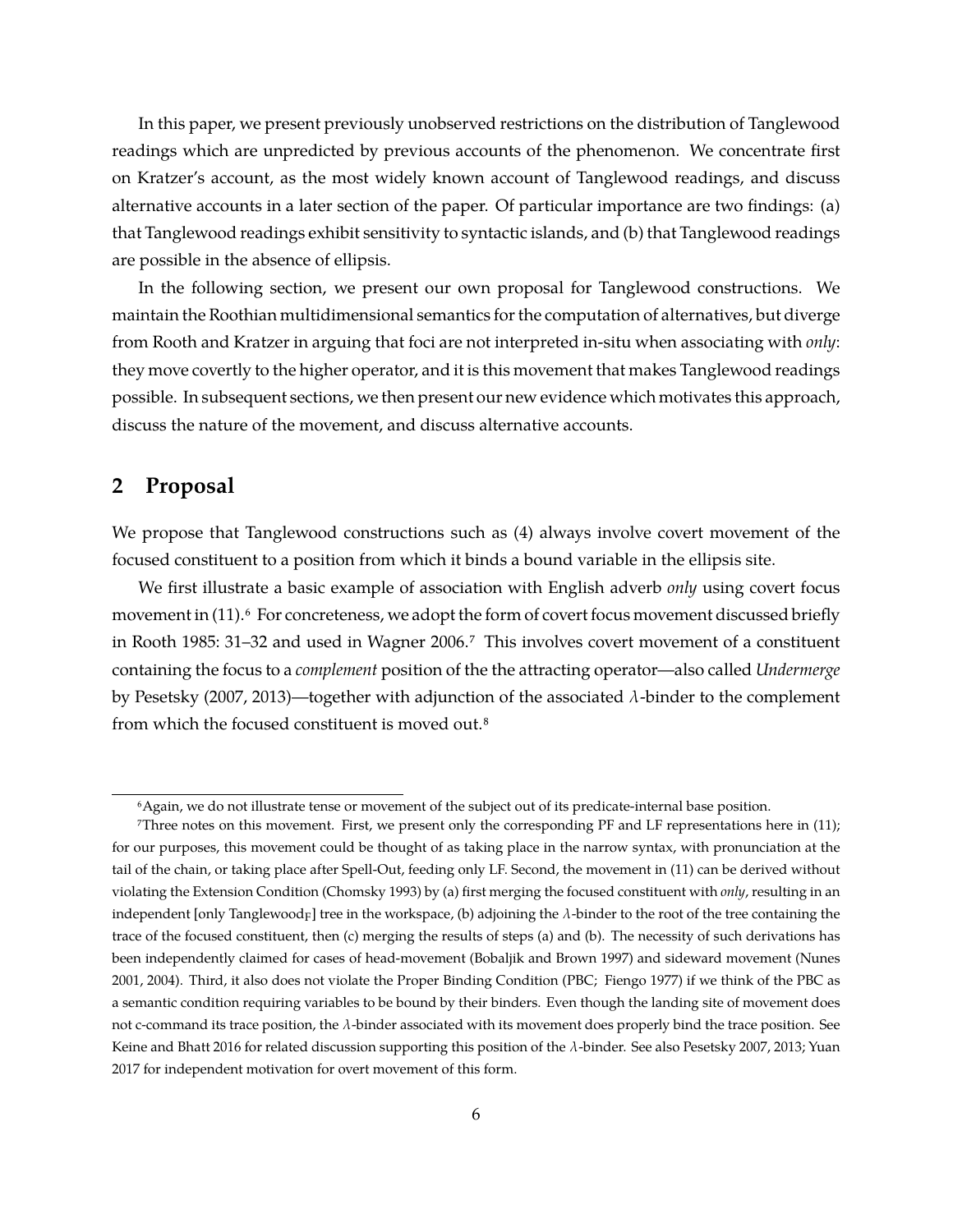### (11) **Covert focus movement:**

"I only went to [Tanglewood] $_F$ ."



Let (12) be the semantics of this two-place *only*, based on the classic Horn 1969 description of *only*'s meaning: *only* presupposes the truth of its prejacent (the combination of its first and second arguments) and asserts that, for all alternatives to the first argument in set *C*, if it is not equal to the stated (prejacent) value of the first argument, its combination with the second argument must be false.9 The variable *C* must be fixed contextually to be equal to (or a subset of) the focus semantic value of the first argument of *only* at LF; see e.g. discussion in Rooth 1992; Tancredi 2004; Wagner 2006. Here we let  $C = [[Tanglewood]_F]^{f} = {Tanglewood}$ , Block Island, Elk Lake Lodge}. The resulting interpretation of (11) is given in (13).

(i)  $[ only [VP [Tanglewood]F [ \lambda x [VP I go to x ]]]]$ 

We leave further discussion of the precise geometry of covert focus movement for future work.

<sup>8</sup>Other movement options are also conceivable. What is important for a two-place *only* is the position of the λ-binder in (11), so that *only* takes a derived predicate as an argument: here, λ*x . I go to x*. This would not occur if *only* attracts the focus-containing phrase to its specifier, together with common Heim and Kratzer 1998 assumptions on the position of λ-binders. A lower placement of the λ-binder as in (11), as independently proposed in Nissenbaum 2000, would however make movement to specifier position viable.

A reviewer notes that this two-place *only* is similar to that of focus-sensitive particles in Structured Meaning theories of focus (see Jacobs 1983; von Stechow 1991a,b; also Section 5). The availability of the movement proposed here is then subject to Rooth's (1996) criticism regarding the hypothetical verb *tolf* (p. 278). An alternative would be to use a one-place *only* which triggers movement of the focus-containing phrase to the edge of *only*'s complement, resulting in a representation as in (i) below. This form of covert focus movement is compatible with the analysis here and avoids the *tolf* problem.

<sup>9</sup>The semantics for (12) here is a naive formulation which blindly negates all non-prejacent alternatives. Formally, this must be modified so that it is all alternatives that are innocently excludable that are negated. See discussion in e.g. von Fintel 1997; Fox 2007; Spector 2016. In the examples in this paper, this issue will not arise, so we will continue to use the naive formulation in (12).

There are also debates in the literature regarding the status of the prejacent inference, which we call a presupposition here. This question is orthogonal to the discussion here.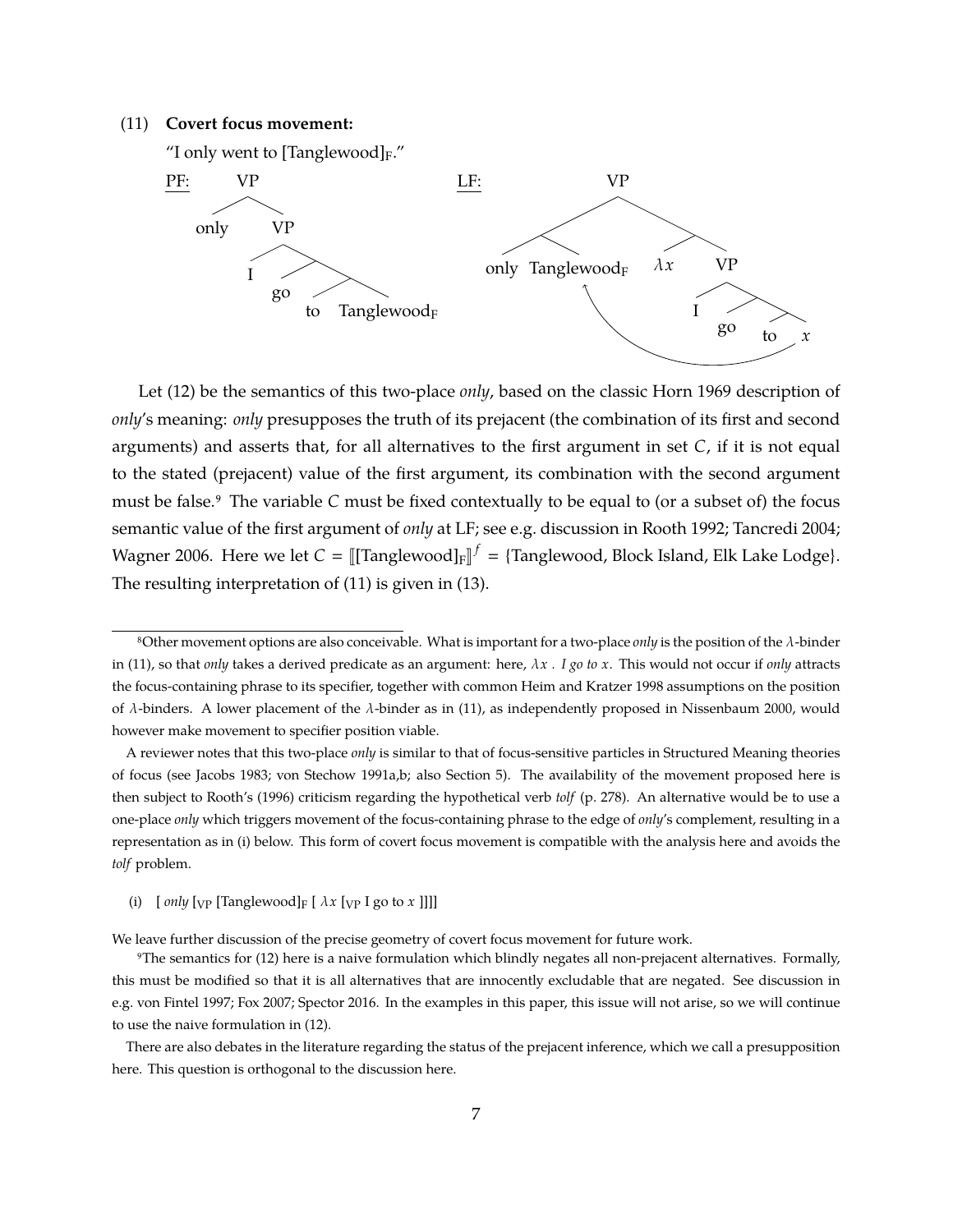#### (12) **Semantics for two-place** *only***:**

$$
[\![\text{only}]\!] = \lambda \alpha_{\sigma} \cdot \lambda \beta_{\langle \sigma, t \rangle} : \underbrace{\beta(\alpha)}_{\text{presupposition}} \cdot \underbrace{\forall \gamma \in C \; [(\gamma \neq \alpha) \to \neg \beta(\gamma)]}_{\text{assertion}}
$$

- (13) **Interpretation of** *I only went to [Tanglewood]<sup>F</sup>* **(11) using (12):**
	- a.  $L$  E: only  $\left(\rm{[Tanglewood]_F}\right)$  $=\alpha$  $(\lambda x \cdot I \text{ go to } x)_{=\beta}$
	- b. Presupposition:  $\beta(\alpha) = I$  go to Tanglewood
	- c. Assertion:
		- $\forall \gamma \in$  {Tanglewood, Block Island, Elk Lake Lodge}  $[(\gamma \neq \text{Tanglewood}) \rightarrow \neg \beta(\gamma)]$ 
			- ⇐⇒ ¬β(Block Island) ∧ ¬β(Elk Lake Lodge)
			- $\iff$  it is not the case that [I go to Block Island], it is not the case that [I go to ELL]

We now demonstrate how this covert focus movement helps derive the Tanglewood reading in Kratzer's original example, (4). We propose that the overt focus *Tanglewood* moves covertly to become the first argument of *only*, leaving the variable *x* in its trace position with a corresponding λ-binder. In the ellipsis site, we have a matching bound variable *therex*, which will also be bound by the same  $\lambda$ -binder. Ellipsis is licensed by the LF identity condition in (15). This yields the correct interpretation for the *Tanglewood* example (4).10

#### (i) **No Meaningless Coindexing:**

If an LF contains an occurrence of a variable  $v$  that is bound by a node  $\alpha$ , then all occurrences of  $v$  in this LF must be bound by the same node  $\alpha$ .

As noted by Charlow 2008, the pronoun in the ellipsis site could also refer directly to the moved phrase, rather than being bound by the λ-binder of covert movement, contra Beaver and Clark 2008: 112. Consider the following example, based on an example from Charlow 2008: 200:

- (ii) A: You always try to show off how much you can eat by ordering the same thing I do plus something else. When I order soup, you order soup and salad. When I eat udon, you get udon and soba.
	- B: In general, I suppose you're right. But here's a counterexample: *last week I only ate [brisket]<sub>F</sub> when you did*  $\triangle$ . I didn't eat brisket and ribs or anything like that. I just got the same thing you did.

The ellipsis site of the italicized sentence in (iiB) is successfully interpreted as "eat it (=brisket)," without a bound variable. In this paper we will concentrate on the derivation of Tanglewood readings, narrowly defined, where this variable is bound.

<sup>&</sup>lt;sup>10</sup>The coindexation in the configurations we propose, e.g. (14), is allowed by Heim's (1997) 'No Meaningless Coindexing' rule, because the trace and pronoun in (14) are both bound by the same operator.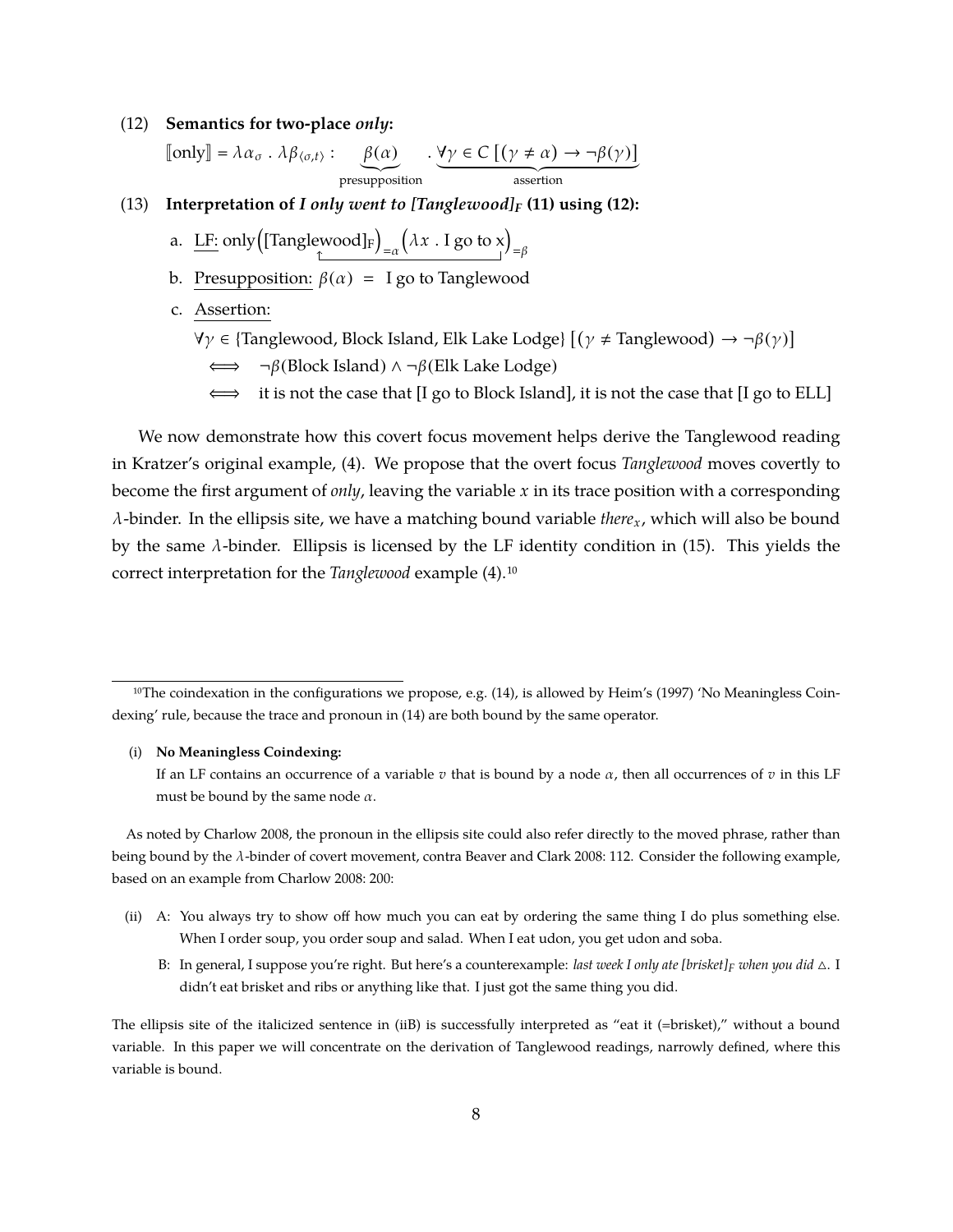## (14) **Interpretation of Kratzer's** *Tanglewood* **example (4) using covert focus movement:**

- a.  $\underline{\textrm{LF}}$ : only $\left(\textrm{Tanglewood}\right]_\mathrm{F}\right)$  $=\alpha$  $\big(\lambda x$  . I [<sub>antecedent</sub> go to *x*] because you [<sub>ellipsis</sub> go there<sub>*x*</sub>])</sub>  $=\beta$
- b. Presupposition:  $\beta(\alpha) = I$  go to Tanglewood because you go to Tanglewood
- c. Assertion:
	- $\forall \gamma \in$  {Tanglewood, Block Island, Elk Lake Lodge}  $[(\gamma \neq$  Tanglewood) → ¬β( $\gamma$ )]
		- ⇐⇒ ¬β(Block Island) ∧ ¬β(Elk Lake Lodge)
		- ⇐⇒ it is not the case that [I go to Block Island because you go to Block Island], it is not the case that [I go to Elk Lake Lodge because you go to Elk Lake Lodge]

## (15) **LF identity condition on ellipsis:**

A VP (VP<sub>E</sub>) can elide just in case the linguistic context provides an antecedent VP (VP<sub>A</sub>), such that for any variable assignment  $g$ ,  $[\![VP_E]\!]$ <sup> $g$ </sup> =  $[\![VP_A]\!]$ <sup>g</sup>.

This approach ensures quantification over propositions with the same values in the position of pronounced focus and within the ellipsis site through general mechanisms of movement, abstraction, and variable binding. This takes away the need to generate alternatives which covary in two positions of focus, discussed in the previous section. Note that, under this approach, ellipsis is not a crucial ingredient of Tanglewood readings; we discuss this point in Section 4.

Note that there is an asymmetry between the two positions of *x* in this LF structure in (14a). The first variable *x* is a trace position of movement, and therefore the relationship between the LF position of *Tanglewood* and the λ-binder and the position of the variable *x* in the trace position should be subject to constraints on syntactic movement. The second variable *therex*, however, is simply base-generated as a variable; it is not the product of movement and therefore should have no constraints beyond being in the scope of the matching  $\lambda$ -binder derived by movement. This asymmetry underlies the novel evidence we present in the following Section 3: in brief, we will show that the position of overt focus (corresponding to the first variable *x* in (14a)) is sensitive to syntactic islands, whereas the hypothesized bound variable position, within the ellipsis site, is not sensitive to islands.

Kratzer (1991: 831) briefly considers this type of movement approach to Tanglewood readings but dismisses it, based on the availability of examples such as (16). As the paraphrase below makes clear, this example has a Tanglewood reading where *only* quantifies over the possibilities that I contacted the person who chairs a certain group before you contacted the person who chairs that same group. It does not assert, for example, that *it's not the case that I contacted the person who chairs the Zoning Board before you contacted the person who chairs the Planning Board*.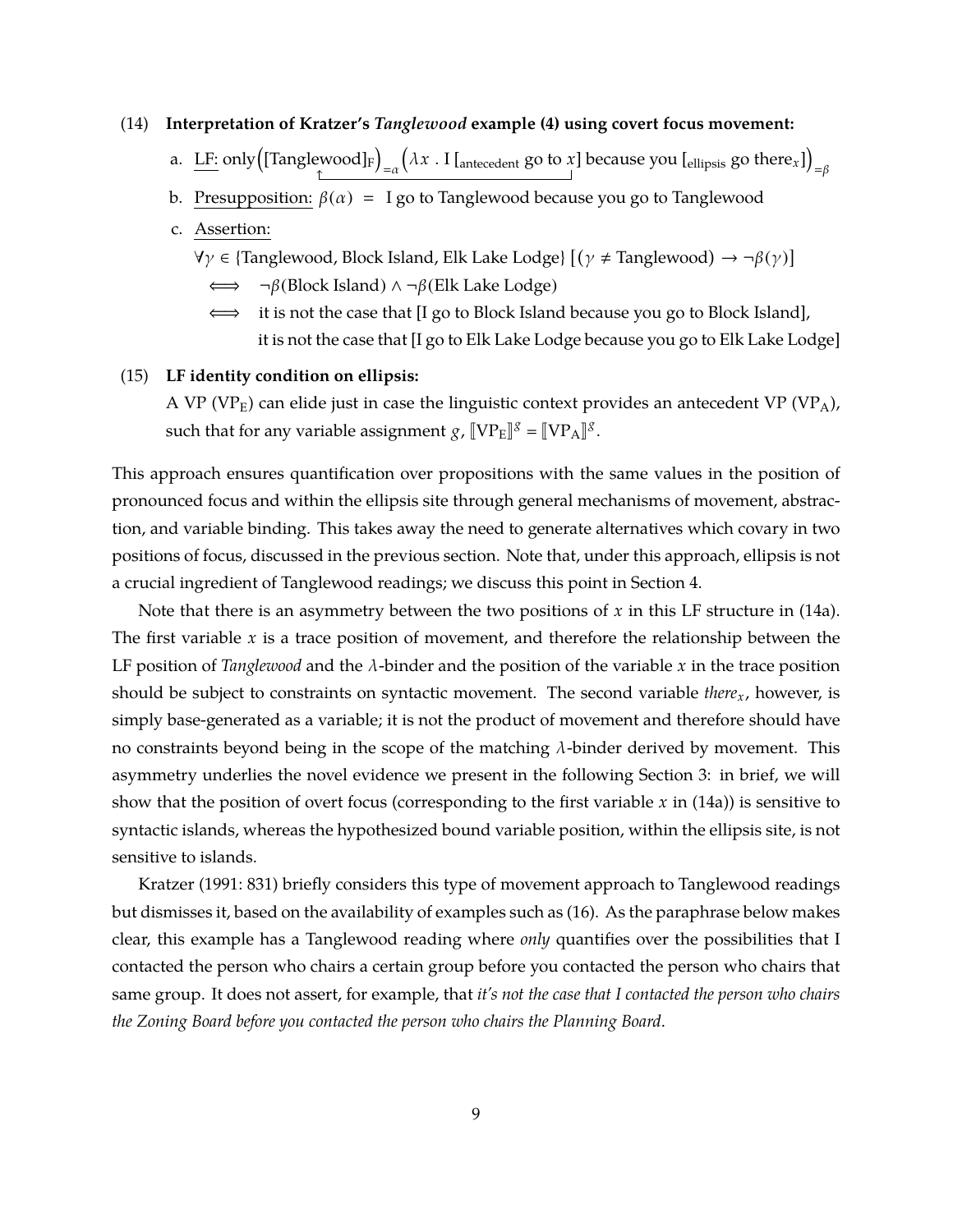- (16) **A Tanglewood construction with the focus inside an island (Kratzer 1991: 831):** Context: "You always contact every responsible person before me." No, I only contacted [ $_{island}$  the person who chairs [the Zoning Board] $_F$ ] before you did  $\triangle$ .
- (17) Paraphrase: The Zoning Board is the only *x* such that I contacted the person who chairs *x* before you contacted the person who chairs *x*.

What is important about example (16) is that the focus *the Zoning Board* is contained within a relative clause island. If Tanglewood readings require movement of the focus to a position to bind a variable in the ellipsis site, we might expect (16) to have an LF as in (18). But this would be an island violation. To wit, corresponding overt movement of the focus as in (19) is ungrammatical.

(18) **LF for (16) using covert focus movement of** *the Zoning Board***:** only ([the Zoning Board]<sub>F</sub>)  $(\lambda x$  . I [<sub>antecedent</sub> contact [<sub>island</sub> the person who chairs *x*]]

**before you [ellipsis contact [island the person who chairs** *x***]])** 

(19) **Corresponding overt focus movement of** *the Zoning Board* **(Kratzer 1991: 831):**

\* It was [the Zoning Board] $_F$  that I contacted  $\left[ \frac{1}{15} \right]$  [sland the person who chairs ].

Therefore—Kratzer claims—the grammaticality of (16) with its intended Tanglewood interpretation shows that Tanglewood readings do not depend on covert movement of the focus. This then motivates Kratzer's proposal where ellipsis enforces identity of focus indices, briefly introduced in Section 1.

What Kratzer did not consider is the possibility of covert focus movement triggering *pied-piping* (Drubig 1994; Tancredi 1997/2008, 2004; Krifka 2006; Wagner 2006; Erlewine and Kotek 2014).11 Under our approach presented here—based on the work of the authors listed here—the first argument of *only* at LF, derived by covert movement, need only *contain* the focused constituent. In this case, we can covertly move the island containing the focus, *the person...*, leaving a variable and associated  $\lambda$ -binder which is restricted to different persons chairing organizations. This binder will also bind the matching variable in the ellipsis site.

(20) **LF for (16) using covert focus movement with pied-piping:** (cf 18)

only  $\left ( _{\rm Island} \right .$  the person who chairs [the Zoning Board] $_{\rm F}$ ])

 $\big(\lambda \overline{x}$  . I [<sub>antecedent</sub> contact  $x$ ] before you [ $_{\text{ellipsis}}$  contact  $x$ ])

<sup>11</sup>None of these previous authors specifically discusses—let alone argues for—the application of covert pied-piping to the problem of Tanglewood and Kratzer's challenge to the movement account. To our knowledge, the closest that anyone has come to this in previous literature is the last sentence of footnote 14 in Beaver and Clark 2008: 110–111 and footnote 27 in Griffiths and Lipták 2014: 220.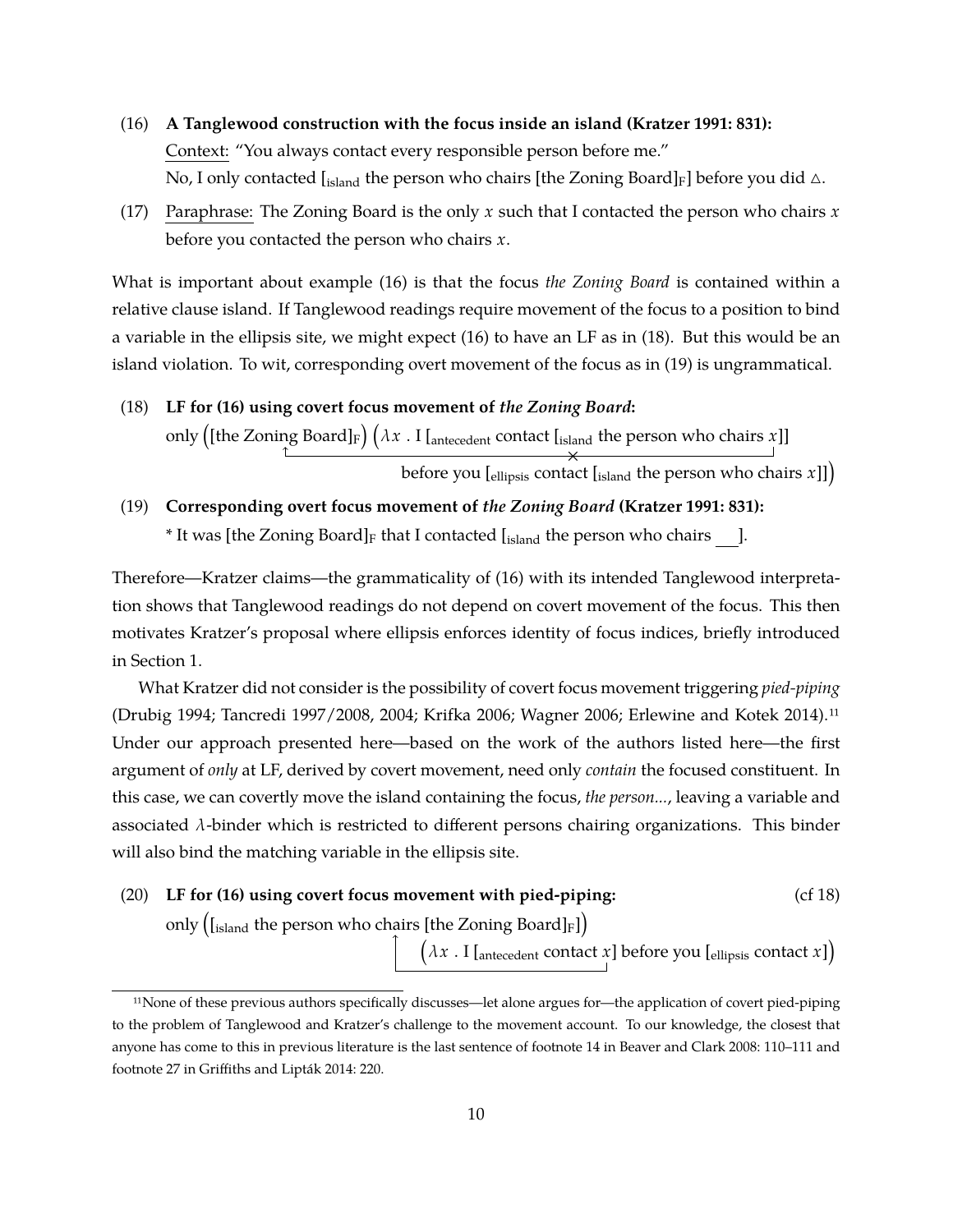No islands are violated in this LF. We note that parallel pied-piping is possible in overt focus movement, as in (21). Such structures have previously been described simply as clefts where a subpart of the pivot is focused (Chomsky 1970: 91ff, summarized in Jackendoff 1972: 232–234; see also, more recently, Velleman, Beaver, Destruel, Bumford, Onea, and Coppock 2012 and Erlewine and Kotek 2014).

## (21) **Corresponding overt focus movement with pied-piping:** (cf 19)

 $\sqrt{1}$  It was [island the person who chairs [the Zoning Board]<sub>F</sub>] that I contacted .

For completeness, we demonstrate the interpretation of Kratzer's *Zoning Board* example (16) under our approach to Tanglewood constructions, using the LF in (20) involving covert focus movement with pied-piping. Following the context discussed by Kratzer (1991: 829), we let  $[[$ the Zoning Board] $_F$  $]$ <sup> $f$ </sup> = {the Zoning Board, the Planning Board, the Rent Control Board, the Conservation Commission}. Using the simple Roothian procedure for the interpretation of focus semantic values (2), we yield the focus semantic values for the moved constituent—labeled *island* here—in (22b).

## (22) **Interpretation of Kratzer's** *Zoning Board* **example (16) under our approach:**

a.  $\overline{\rm LF}$  (=20): only  $\left(\rm I_{island}$  the person who chairs [the Zoning Board]F])

$$
(\lambda x \cdot I_{\text{Intercedent}} \text{ contact } x) \text{ before you } [\text{ellipsis} \text{ contact } x] \big)_{=\beta}
$$

b. 
$$
C = \llbracket \text{island} \rrbracket^f =
$$

the person who chairs the Zoning Board, the person who chairs the Planning Board, the person who chairs the Rent Control Board, the person who chairs the Conservation Commission  $\begin{array}{c} \hline \end{array}$  $\mathfrak{t}$  $\Bigg\}$ J

- c. Presupposition:  $\beta(\alpha) = I$  contact the person who chairs the Zoning Board before you contact the person who chairs the Zoning Board
- d. Assertion:  $\forall \gamma \in C \left[ (\gamma \neq \alpha) \rightarrow \neg \beta(\gamma) \right]$

 $\begin{bmatrix} \phantom{-} \end{bmatrix}$ J  $\Big\}$  $\overline{\mathcal{L}}$ 

 $¬β$ (the person who chairs the Planning Board)∧

¬β(the person who chairs the Rent Control Board)∧

- ¬β(the person who chairs the Conservation Commission)
- ⇐⇒ it is not the case that [I contact the person who chairs the Planning Board before you contact the person who chairs the Planning Board], it is not the case that [I contact the person who chairs the Rent Control Board before you contact the person who chairs the Rent Control Board], it is not the case that [I contact the person who chairs the Conservation Commission

before you contact the person who chairs the Conservation Commission]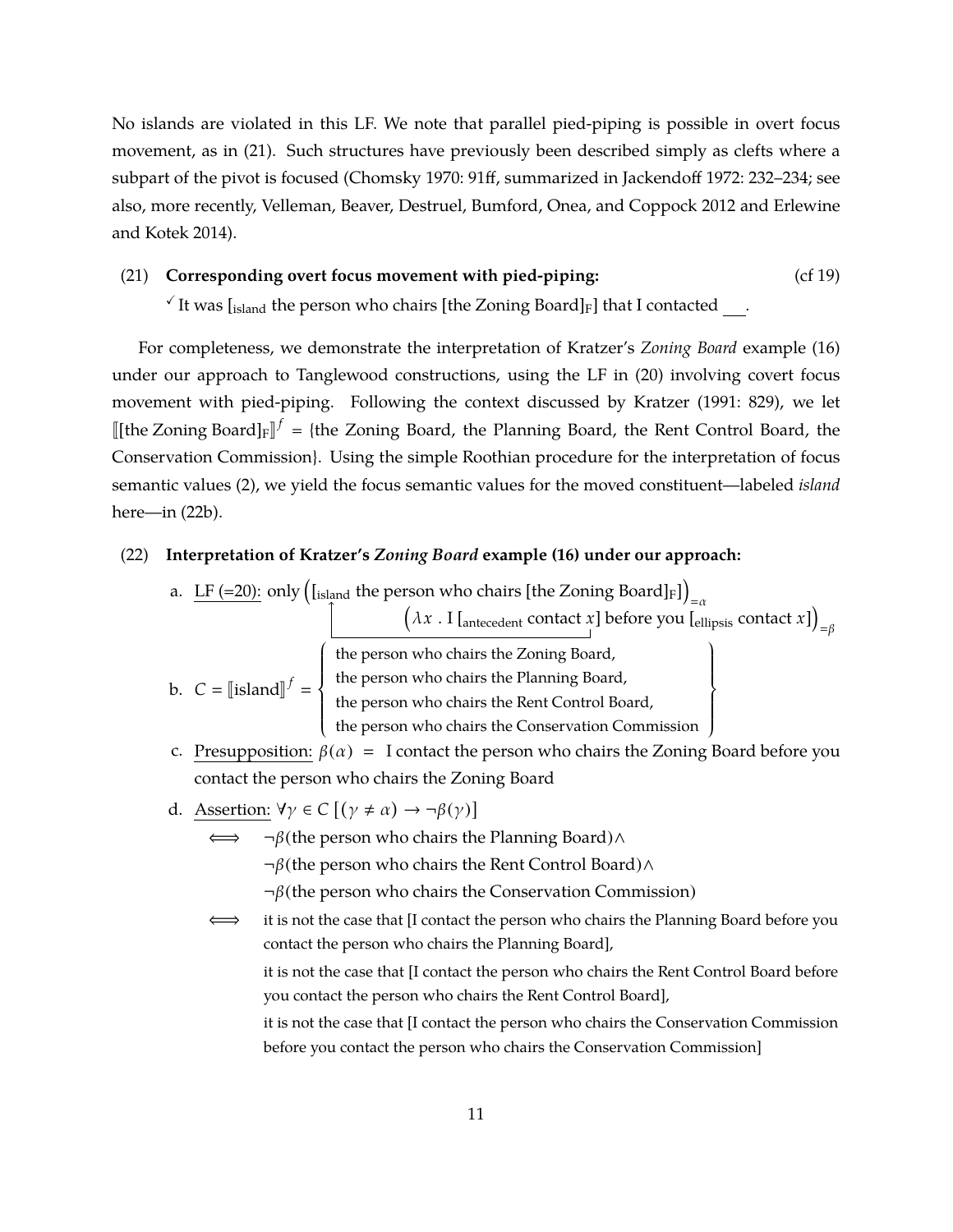The semantics for *only* here correctly reflects sensitivity to the placement of focus, even though the focus is a proper subpart of the constituent moved to be the first argument of *only*. This is because the set of alternatives *C* quantified over in (22d) is constrained by the focus semantic value of the first argument of *only*; here  $C = [[\text{island}]^f]$ . This is the domain restriction mechanism of Rooth 1985, 1992, adapted for the two-place *only* in (12), also used by Wagner 2006. The need for such sensitivity may be clearer in Merchant's (2008: 150) example below, which can be similarly analyzed.

(23) I only played [island a song that [Ringo]<sub>F</sub> wrote] because you did  $\triangle$ .

The demonstration in (22) shows that Kratzer's one argument against a covert movement account of Tanglewood readings is easily defeated by the possibility of pied-piping in covert focus movement, which has since been independently developed and argued for by work such as Drubig 1994; Krifka 1996, 2006; Tancredi 1997/2008, 2004; Wagner 2006; Erlewine and Kotek 2014. At the same time, this discussion reflects the difficulty of testing for reflexes of movement such as islandsensitivity in Tanglewood constructions—because of the possibility of covert pied-piping—and hence we have not yet given argument *for* covert movement. In the next section, we present new evidence that focus association in Tanglewood is island-sensitive in a manner predicted by our movement-based proposal but not by Kratzer's approach.

# **3 New evidence from island (in)sensitivity**

Our proposal for Tanglewood constructions, presented above, involves covert movement of the overt focus—or a constituent properly containing it—which then binds a corresponding bound variable in the ellipsis site. This predicts an asymmetric pattern of island-sensitivity: covert movement of the focus (possibly with pied-piping) is subject to island constraints, but variable binding is not. In this section we will show that Tanglewood constructions exhibit precisely this pattern of island-sensitivity, predicted by our covert focus movement account but unpredicted by alternative proposals, including Kratzer's account.

In particular, in the examples in this section we isolate island-sensitivity by controlling for pied-piping. We do this by constructing contexts in which the island-sized constituent that we predict moves to *only* makes for an inappropriate object for the verb in the ellipsis site; whereas the likely object is embedded inside an island and hence cannot be moved to *only*. When these conditions are met, island effects are revealed. We then show that, in contrast to the position of overt focus, the bound variable in the ellipsis site is not island-sensitive.

We begin with example (24). The context is designed to make the intended Tanglewood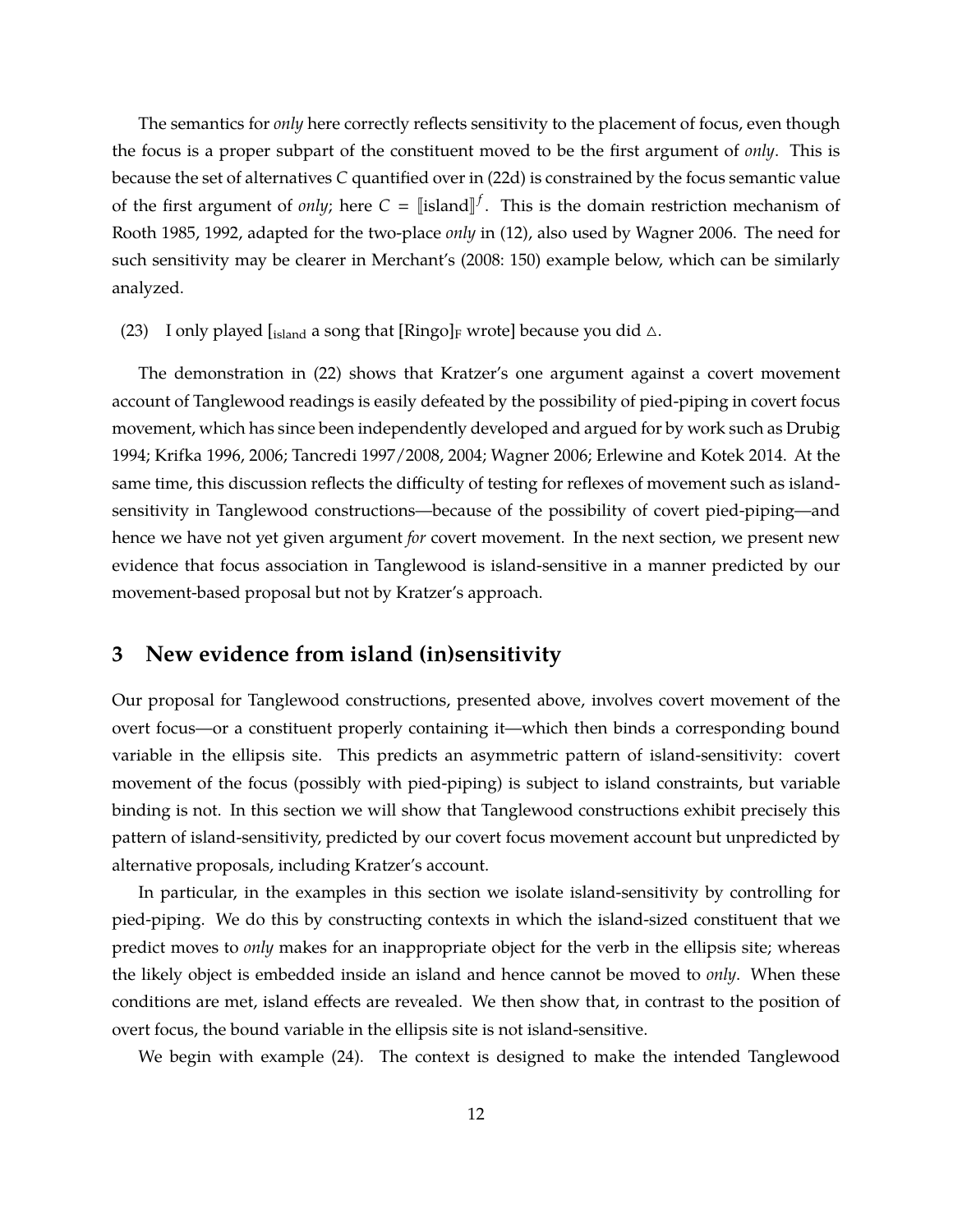reading natural; nonetheless, the sentence does not have the intended Tanglewood reading, which we indicate with  $*^{TW}$ . We note that this sentence does have a number of other possible readings.<sup>12</sup>

(24) **Focus in a relative clause, without a matching island in the intended ellipsis site:** Context: Our son speaks Spanish, French, and Mandarin. At one point we hired a nanny that happened to speak French, but that wasn't why we hired her. Another time we hired a nanny that spoke Mandarin, but that too was a coincidence...  $\ast^{\text{TW}}$  We only hired [<sub>island</sub> a nanny that speaks [Spanish]<sub>F</sub>] because our son does  $\vartriangle$ . Intended Tanglewood reading: Spanish is the only language *x* such that we hired [a nanny

that speaks *x*] because our son speaks *x*.  $(\Delta = \text{``speak...''})$ 

Why is this intended reading unavailable? Under our approach, the intended Tanglewood reading requires covert movement of *Spanish* or a phrase properly containing *Spanish* to *only*, binding a corresponding bound variable within the ellipsis site. Consider first the LF in (25a): although movement of the focus *Spanish* would arrive at the intended Tanglewood reading, movement of *Spanish* alone is a violation of the relative clause island. We also consider movement of the entire island containing the focus in (25b). The problem here is that the bound variable in the ellipsis site is the object of *speak* and therefore should correspond to a language, but in order to yield the Tanglewood reading, this variable will be bound by the  $\lambda$ -binder introduced by covert focus movement, and this  $\lambda$ -binder ranges over different nannies, not languages.

## (25) **Problematic LFs for the unavailable Tanglewood reading of (24):**

a.  $\,$  only  $\left(\mathrm{[Spanish]_F}\right)\left(\lambda\,x\,$  . we hire  $\mathrm{[_{island}}$  a nanny that  $\mathrm{[_{antecedent}}$  speaks  $x\mathrm{]}}$ x<br>
because our son [ellipsis speaks *x*]) b.  $\,$  only  $\left(\mathrm{[island] a} \text{ nanny that } \mathrm{[antecedent} \text{ speaks } [\text{Spanish}]_\text{F}]\right)$  $\big( \lambda x$  . we hire *x* because our son [ $_{\text{ellipsis}}$  speaks *x*])

The unavailability of the Tanglewood reading in (24) is unpredicted by Kratzer's account. Recall that under her proposal, foci are interpreted in-situ at LF (following Rooth 1985) with distinguished focus indices and ellipsis enforces their identity. Focus association through focus indices and ellipsis are both insensitive to syntactic islands, as explicitly claimed by Kratzer, predicting the availability of a Tanglewood reading here:

<sup>12</sup>In particular, there is another reading which we would call a Tanglewood reading: this is a reading where the ellipsis is resolved to a higher VP,  $\Delta$  = "hire a nanny that speaks...", paraphrasable as *Spanish is the only language*  $x$  *such that we hired [a nanny that speaks x] because our son hires [a nanny that speaks x]*. The availability of this reading is predicted under our account, following a derivation parallel to (22) for Kratzer's *Zoning Board* example. This reading differs from our intended reading here, and is not supported by the context in (24).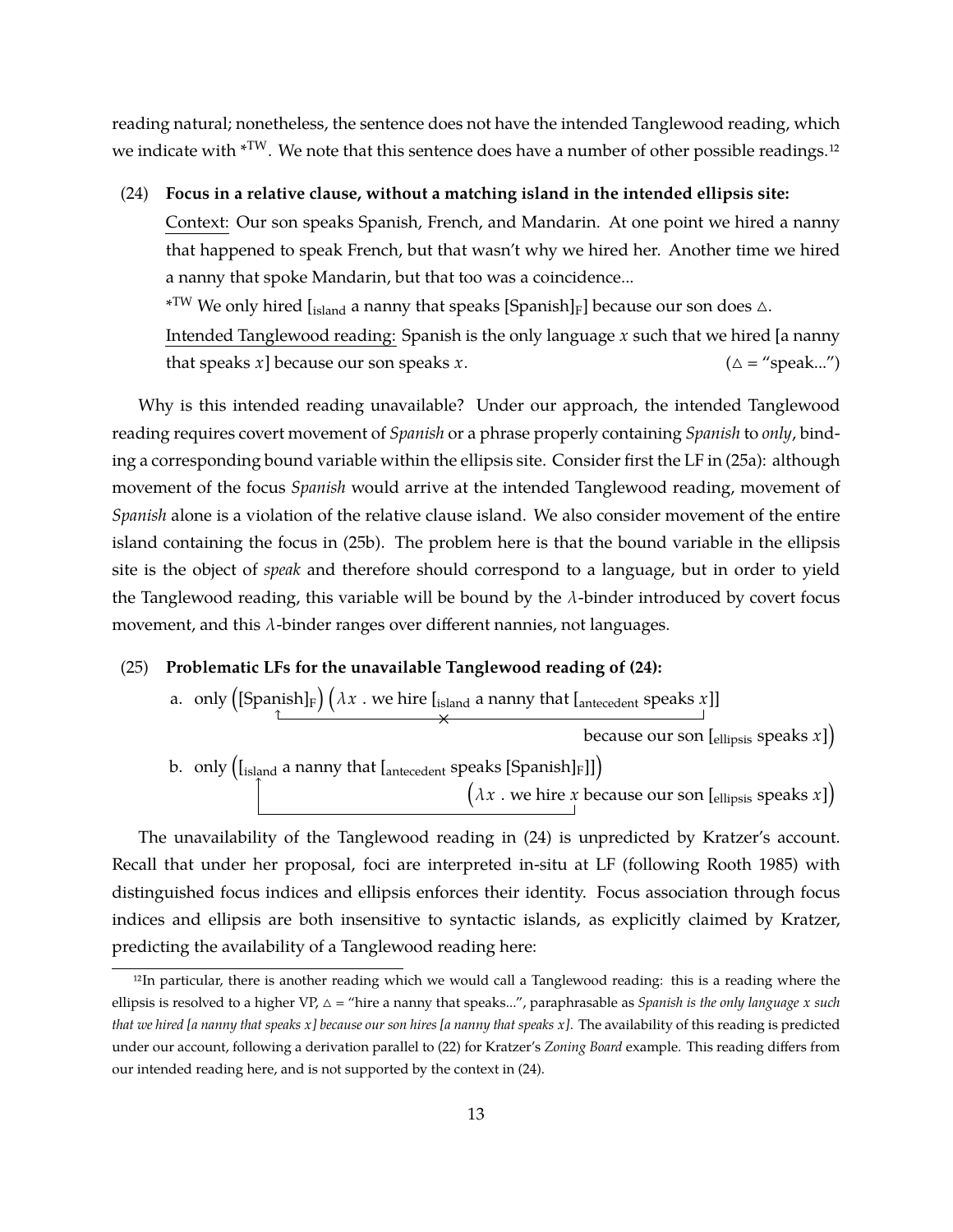## (26) **The Tanglewood reading of (24) under Kratzer 1991's approach:**

a. LF: only  $[VP]$  we hire a nanny that  $[{\rm antecedent}$  speaks  $[{\rm Spanish}]_{F5}]$ 

[because our son  $\left[\frac{1}{100}\right]$  [ $\left[\frac{1}{100}\right]$ ]] [ $\left[\frac{1}{100}\right]$ ]

 $\mathfrak{t}$  $\left\{ \right\}$ J

- b. *H* = { $h_0$ ,  $h_1$ ,  $h_2$ };  $h_0(5)$  = Spanish,  $h_1(5)$  = French,  $h_2(5)$  = Mandarin
- *f* c.  $[VP]^f = \{$ we hire a nanny that speaks *h*(5) because our son speaks *h*(5) | *h*  $\in$  *H*}  $\overline{\mathcal{L}}$ 
	- we hire a nanny that speaks Spanish because our son speaks Spanish,
	- $=\left\{\right.$ we hire a nanny that speaks French because our son speaks French,
		- $\overline{a}$ we hire a nanny that speaks Mandarin because our son speaks Mandarin
- d. Assertion of *only*:

it is not the case that [we hire a nanny that speaks French because our son speaks French], it is not the case that [we hire a nanny that speaks Mandarin because our son speaks Mandarin]

In (24), we placed the overt focus inside an island, without a corresponding island in the intended ellipsis site, and as a result the Tanglewood reading became unavailable. However, as we have shown, Kratzer 1991's proposal of enforcing the identity of focus indices under ellipsis predicts this reading to be available. This is not a coincidence—this mechanism was explicitly designed to generate Tanglewood readings without locality restrictions or island sensitivity. As a result, this mechanism will systematically overgenerate such Tanglewood readings, and will not predict any island sensitivity.

We can similarly demonstrate sensitivity to adjunct islands, as in (27) below. Example (27a) is a grammatical Tanglewood baseline, which is then modified in (27b) so that the focus is in an adjunct clause. The intended Tanglewood reading is then judged as unavailable in (27b).

### (27) **Tanglewood reading blocked by adjunct island:**

Context: Smith, Jones, and Stevens are all very famous scholars, but they cause trouble at conferences. When I heard that Stevens was being considered as a plenary speaker, I voiced concerns, but the organizers invited her anyway. I then decided to stay out of the invitation process. But after I learned that Smith and Jones had also been invited, I warned the organizers about them, too. The conference was a disaster. I wish I'd been more vocal in my opposition.

- a.  $\sqrt{TW}$  I only told them that they shouldn't invite [Stevens]<sub>F</sub> before they did  $\triangle$ . Intended Tanglewood reading: Stevens is the only person *x* such that I [told them that they shouldn't invite *x* [before they invited *x*]].  $(\Delta =$  "invite...")
- b.  $\rm \,$  \*T<sup>W</sup> I only told them that they would regret it [ $_{\rm island}$  if they invite [Stevens] $_{\rm F}$ ]

before they did  $\triangle$ .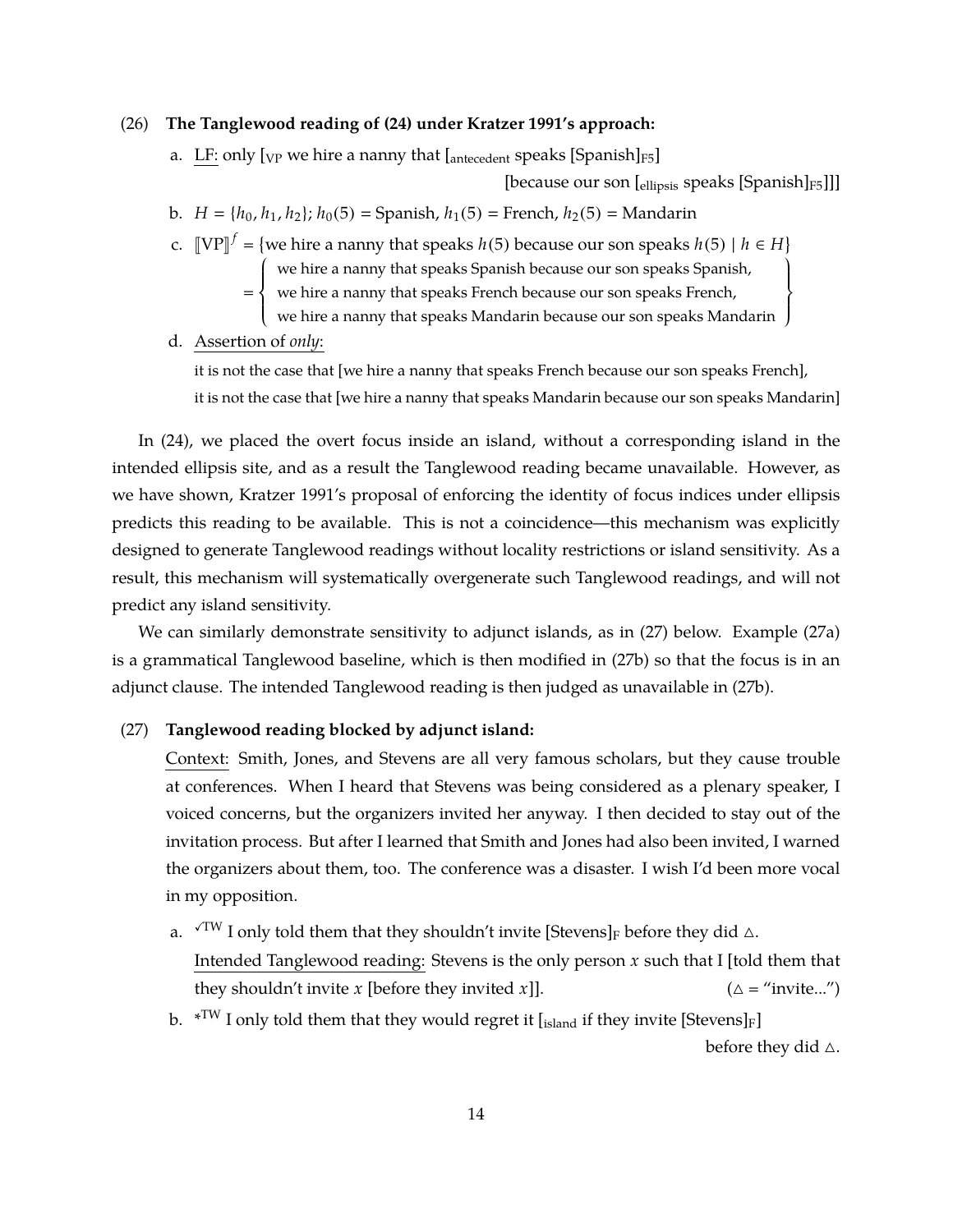Intended Tanglewood reading: Stevens is the only person *x* such that I [told them that they would regret it if they invite *x* [before they invited *x*]].  $(\triangle =$  "invite...")

Tanglewood readings are similarly unavailable with the overt focus in one conjunct and the ellipsis site in another conjunct (28). This reflects the fact that covert movement is subject to the Coordinate Structure Constraint, as has been independently argued by Bošković and Franks  $(2000).$ <sup>13</sup>

#### (28) **Tanglewood reading blocked by coordination:**

Context: I am under investigation by the Real Estate Board. Sarah and Rebecca claim that I advised them both to bid on many of the same houses, to raise their prices. I reply:  $\rm{*TW}$  I only advised Sarah to bid on [the Elm St. house] $_{\rm{F}}$  and (told) Rebecca to  $\vartriangle$  as well. Intended Tanglewood reading: The Elm St. house is the only house *x* such that I advised Sarah to bid on *x* and (told) Rebecca to bid on *x* as well.  $(\Delta = \text{``bid on...''})$ 

Note that there is no independent subject of *tell* or *advise* in the right conjunct in (28), ensuring that the entire conjunction is below *only* as would be required for the Tanglewood reading both by our approach and for Kratzer's proposal.

Kratzer's approach predicts no difficulty in deriving the intended Tanglewood readings in (27b) and (28), in the same way that it would overgenerate a Tanglewood reading without islandsensitivity in (26) above. The examples above show that Tanglewood configurations are instead sensitive to syntactic islands in a manner predicted by our proposal. Tanglewood readings involve covert focus movement and variable binding in the ellipsis site. The placement of an island around the overt focus will block covert movement of the focus and consequent variable binding, though movement of the island itself is possible, as in (20) above.

We furthermore predict that the strengths of these contrasts will correlate with strengths of the islands themselves. For example, the availability of the Tanglewood reading in example (29) below shows that covert focus movement can violate *wh*-islands, which have classically been observed to be of variable or weaker strength than many other islands in English (see discussion in e.g. Ross 1967; Pesetsky 1982; Grimshaw 1986).

<sup>13</sup> As noted by a reviewer, the coordinate structure in (28) could conceivably allow for an alternative derivation using across-the-board covert focus movement, schematized in (i) below:

<sup>(</sup>i) LF: only([the Elm St. House] $F(x)$  . I advised Sarah to bid on *x* and (told) Rebecca to bid on *x*)

The LF in (i) is however unavailable due to the unavailability of covert across-the-board movement, as argued by Bošković and Franks (2000).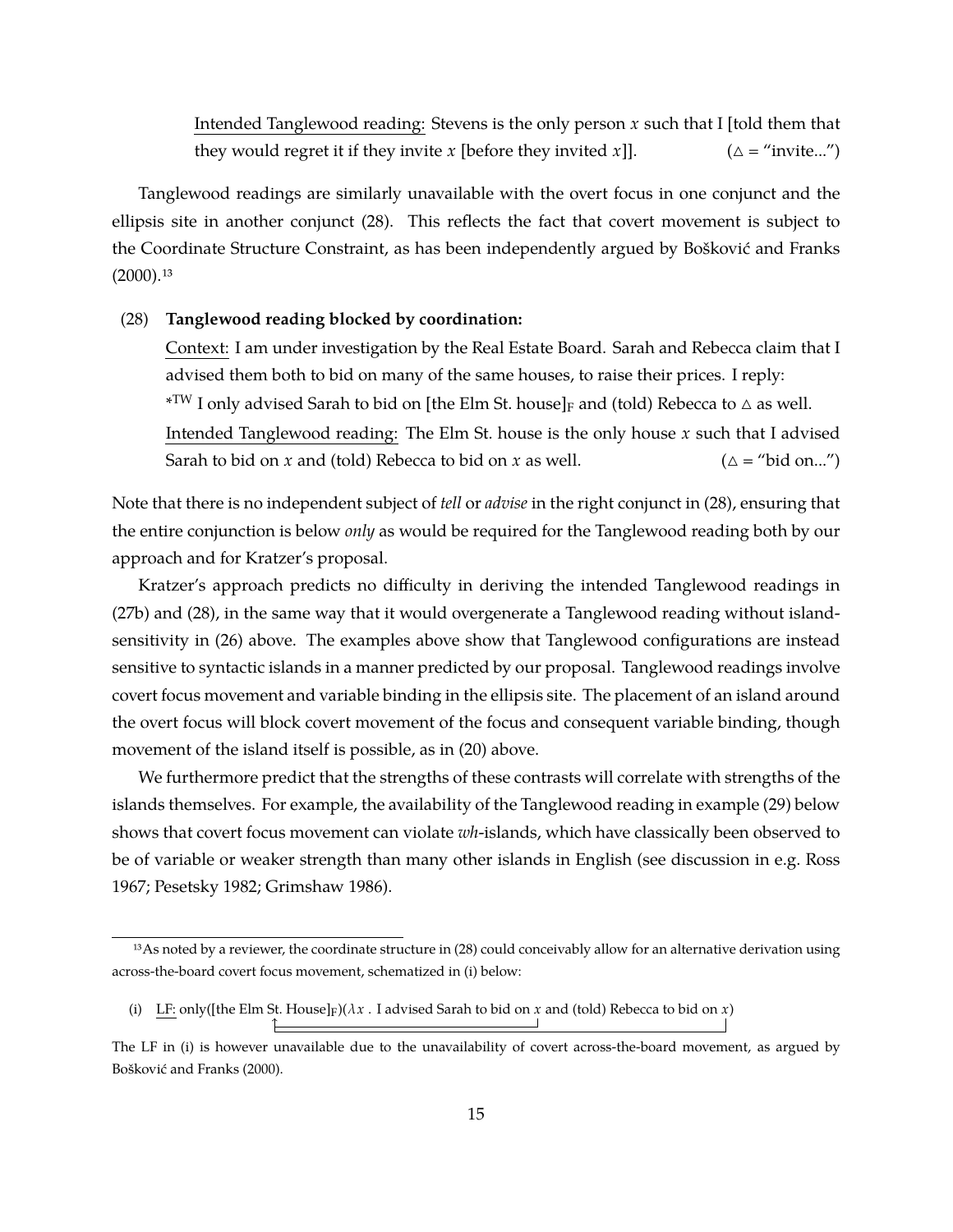#### (29) **Tanglewood reading not blocked by** *wh***-island:**

Context: Reporters know a lot about Secretary Clinton's technology use. They know she uses a Blackberry, and they know she uses teleprompters, but they've never cared who else uses such things.

 $\sqrt{TW}$  Reporters only asked [island who else uses [a private email server]<sub>F</sub>]

Intended Tanglewood reading: A private email server is the only technology *x* such that reporters [asked who else uses *x* [after learning that Clinton uses *x*]].  $(\triangle = "use...")$ 

after learning that Clinton does.

Tanglewood constructions can thus be used as a diagnostic the sensitivity of covert (focus) movement to different islands. Note that the strength of individual islands is additionally subject to inter-speaker variation. We predict a correlation: a Tanglewood sentence with an island should be as acceptable as a baseline for that same island. For example, one anonymous *LI* reviewer reports that they can get the intended Tanglewood reading in the relative clause example (24) above but also notes that they allow exceptionally wide scope of quantifiers out of relative clause islands, such as the *every* > *some* reading of *Josh knows someone who speaks every Germanic language* from Sabbagh 2007.

Our analysis for Tanglewood constructions predicts island-sensitivity due to the covert movement of the focus, but it does not predict any island-sensitivity around the ellipsis site. To test this, we change the position of the island in our test sentences: we place the ellipsis site inside a syntactic island, without a corresponding island around the antecedent.14 The intended Tanglewood reading is grammatical in this configuration in (30), based on (24).

### (30) **Ellipsis site in a relative clause island:**

Context: I speak Spanish, French, and Mandarin. I also have many friends that speak these languages, but for the most part that's not why I studied these languages...

 $\sqrt{TW}$  I only speak [Spanish]<sub>F</sub> because I have [<sub>island</sub> a friend who does  $\triangle$ ].

Intended Tanglewood reading: Spanish is the only language *x* such that I speak *x* because I have a friend who speaks  $x$ .  $(\Delta = \text{``speak...''})$ 

The grammaticality of this Tanglewood construction in (30) is predicted by our account. Covert movement of the focus *Spanish* in (30) is not constrained by any syntactic island. This movement introduces a variable and its  $\lambda$ -binder, which in turn binds the matching bound variable in the

<sup>&</sup>lt;sup>14</sup>Note that the ellipsis site in Tanglewood examples are already inside an adjunct island such as that headed by *because* in (30), including Kratzer's original in (4). However, due to possible differences in island strength, mentioned above, we add the additional relative clause island here around the ellipsis site, to make it parallel to example (24) above both in the island involved and in overall complexity.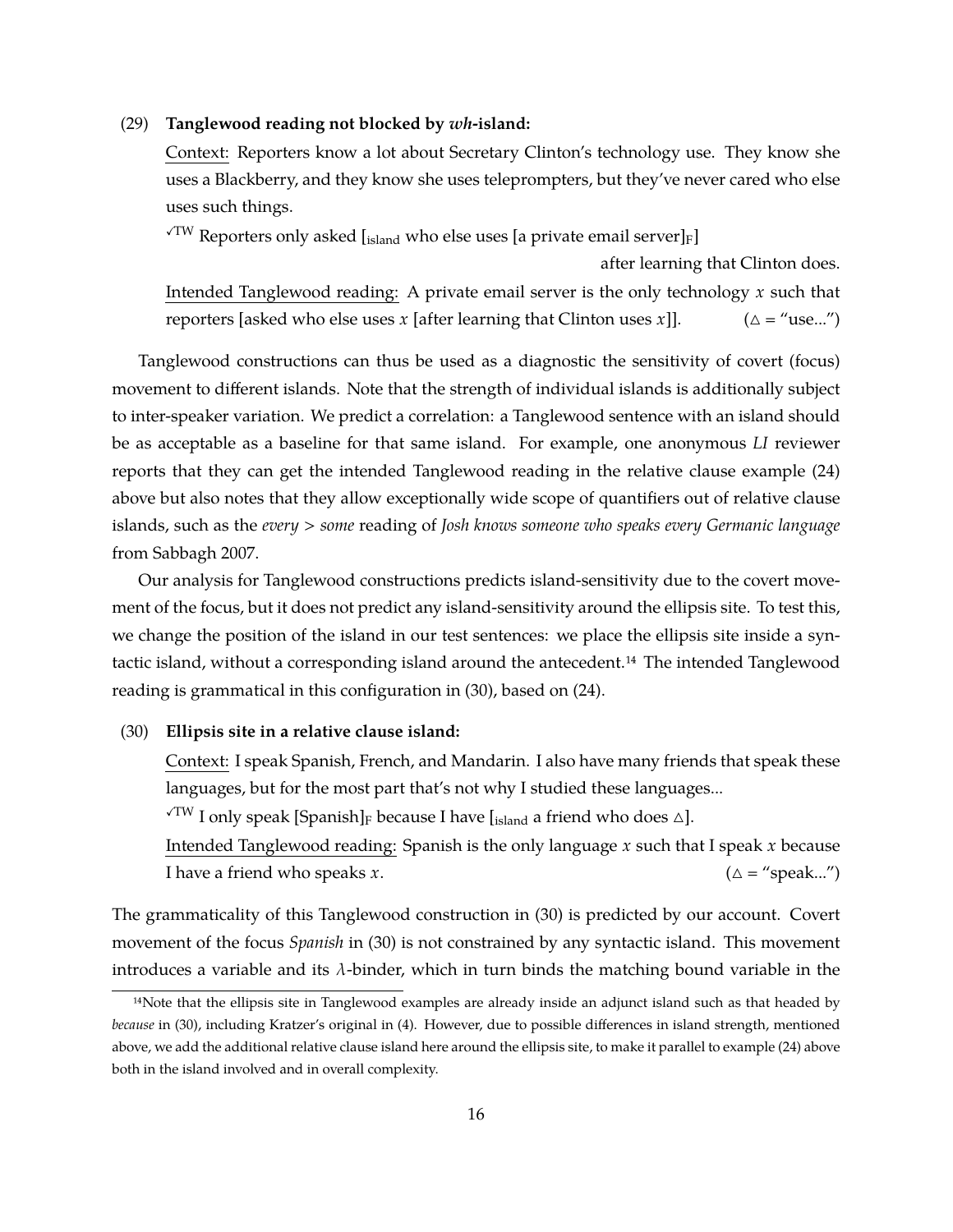ellipsis site. This ellipsis site is inside an island, but this is not a problem: variable binding is not sensitive to syntactic islands. This LF for (30) is illustrated in (31).

#### (31) **LF for (30), involving variable binding into an island:**

only  $\left(\left[\mathsf{Spanish}\right]_{\mathrm{F}}\right)\left(\lambda x\;.\; \mathrm{I}\left[\right. \right]_{\mathrm{antecedent}}$  speak  $x\right]$ 

because I have [<sub>island</sub> a friend that [<sub>ellipsis</sub> speak *x*]])

The asymmetry in the availability of Tanglewood readings between (30) and (24) above is exactly what we predict under our account. The overt focus must covertly move—possibly with pied-piping—and is thus sensitive to islands, but the position of the ellipsis site, under our account, simply hosts a bound variable and is thus insensitive to islands. In contrast, Kratzer's account would predict no contrast between these examples, predicting the availability of a Tanglewood reading in (24), as demonstrated above in (26) above.

We conclude that Tanglewood constructions *are* island-sensitive, contrary to Kratzer's claim and prediction. The patterns of island-sensitivity observed—where the position of overt focus is island-sensitive but the position of the ellipsis site is not—is precisely what is predicted by our proposal, where Tanglewood readings involve covert movement of the focus which then binds a bound variable in the ellipsis site. Kratzer's approach of enforcing identity of focus indices under ellipsis systematically overgenerates Tanglewood readings, as it was explicitly designed to not require syntactic movement for their derivation, as do other previous accounts of Tanglewood readings. Kratzer's approach of enforcing the identity of focus indices under ellipsis must not be available to the grammar.<sup>15</sup> Other previous approaches to Tanglewood constructions will be discussed in Section 5.

# **4 Tanglewood readings with overt bound variables**

All of the Tanglewood examples we have discussed thus far have involved ellipsis. For Kratzer's (1991) proposal, the ellipsis is a crucial component of Tanglewood readings: the ellipsis site is interpreted under identity with the antecedent focus, yielding an LF with two foci (32). Matching

<sup>15</sup>A possible stronger conclusion that we might entertain is that Kratzer's mechanism of computing focus alternatives using focus indices as a whole must not be available to the grammar. Aside from Kratzer's argument for this mechanism from Tanglewood readings, two additional arguments can be found in the literature. The first comes from crossing focus dependencies in Wold 1996, but see Krifka 1996, 2006; Tancredi 1997/2008, 2004 for arguments that such data is better captured by assuming covert focus movement. A second argument comes from the interaction of focus with the Copy Theory of movement (Erlewine 2014), in particular in so-called "backwards association" configurations. Absent an alternative account for this data, the interaction of focus with copies discussed there would necessitate the use of Kratzerian focus indices. We refer the reader to Erlewine 2014 for details.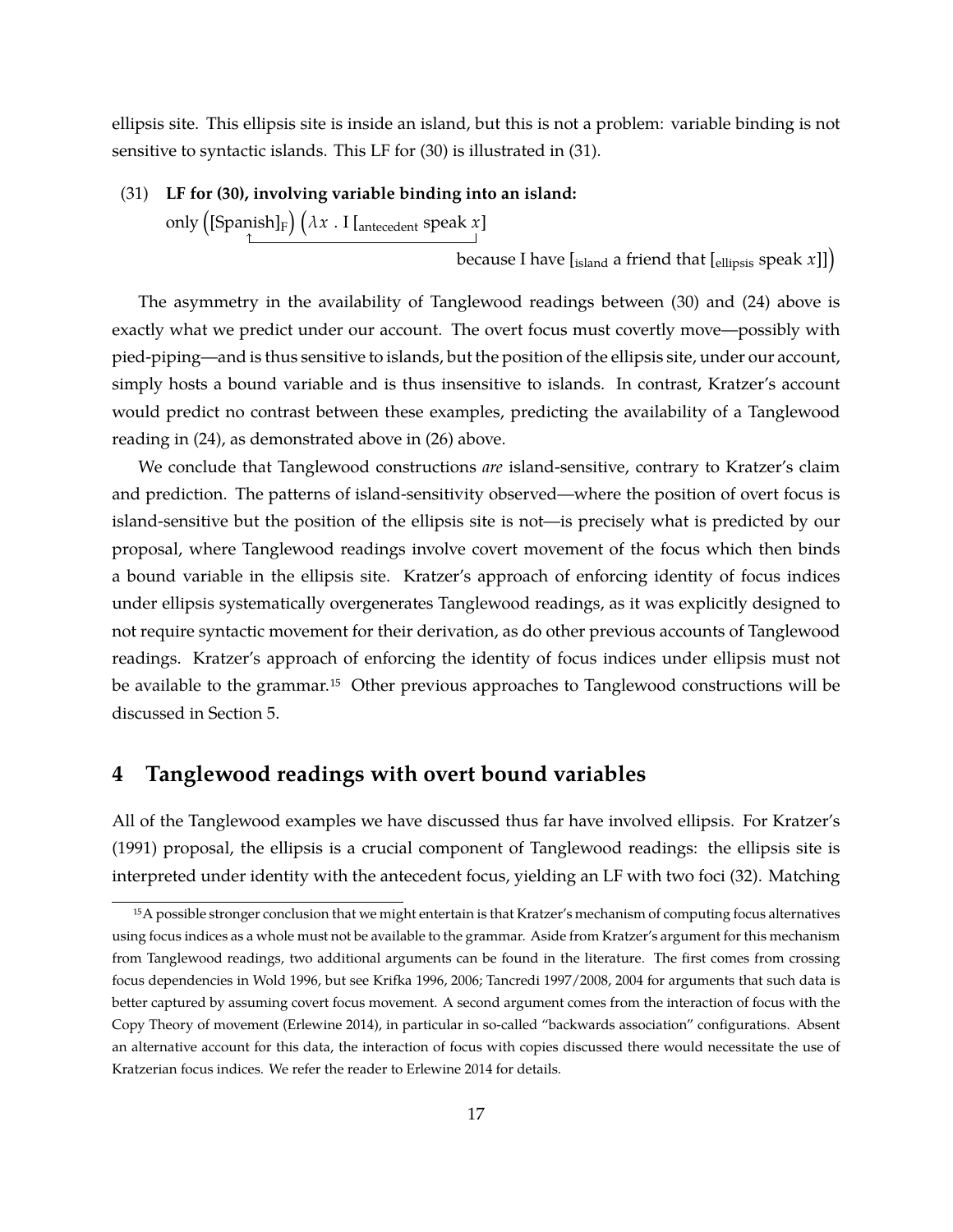focus indices between the two positions of focus yield covarying alternatives, as demonstrated above in (10).

(32) **Kratzer's approach requires ellipsis to generate Tanglewood readings:** I only went to [Tanglewood]<sub>F</sub> because you did  $\triangle$ . LF (=10a): only [I [<sub>antecedent</sub> go to [TW] $_{F7}$ ] [because you [<sub>ellipsis site</sub> go to [TW] $_{F7}$ ]]]

In contrast, the proposal here derives Tanglewood readings through general mechanisms of (covert) movement and variable binding, and does not depend on ellipsis. This predicts that Tanglewood readings could also involve *overt* bound variables. Beaver and Clark (2008) observe that this is indeed the case:

(33) **Tanglewood with an overt bound variable and no ellipsis (Beaver and Clark 2008: 112):**  $\sqrt{TW}$  I only went to [Tanglewood]<sub>F</sub> because you went there. Intended Tanglewood reading: Tanglewood is the only place *x* such that I went to *x* because you went to *x*.  $(=5)$ 

In the intended reading of (33), *there* is an overt bound variable and is not focused. The availability of this reading follows immediately from our account. This LF is equivalent to the LF proposed above in (14a) for the original Tanglewood example.

(34) **Covert focus movement LF for (33):** only $\left(\left[\text{Tangle} \text{wood}\right]_{\text{F}}\right)\left(\lambda x$  . I go to  $x$  because you go there $_{x}\right)$  $(=14a)$ 

If we instead attempt to interpret (33) using Kratzer's proposal, *there* would have to be focused with its focus index shared with *Tanglewood*, but note that *there* in (33) is not focused. An unfocused *there* would not yield the intended reading if it is not a bound variable but simply refers to Tanglewood.

Such Tanglewood examples with overt bound variables allow us to explicitly observe the effects of the covert pied-piping proposed here. Recall Kratzer's original *Zoning Board* example, repeated below in (35), which is a grammatical Tanglewood construction despite its focus being within an island. We proposed above that this example is grammatical due to covert movement of the island *the person...*, binding a variable over different persons; see (20) above. This is reflected explicitly by the bound variable in the grammatical ellipsis-less variant (36), which has the truth-conditionally equivalent Tanglewood reading from (35).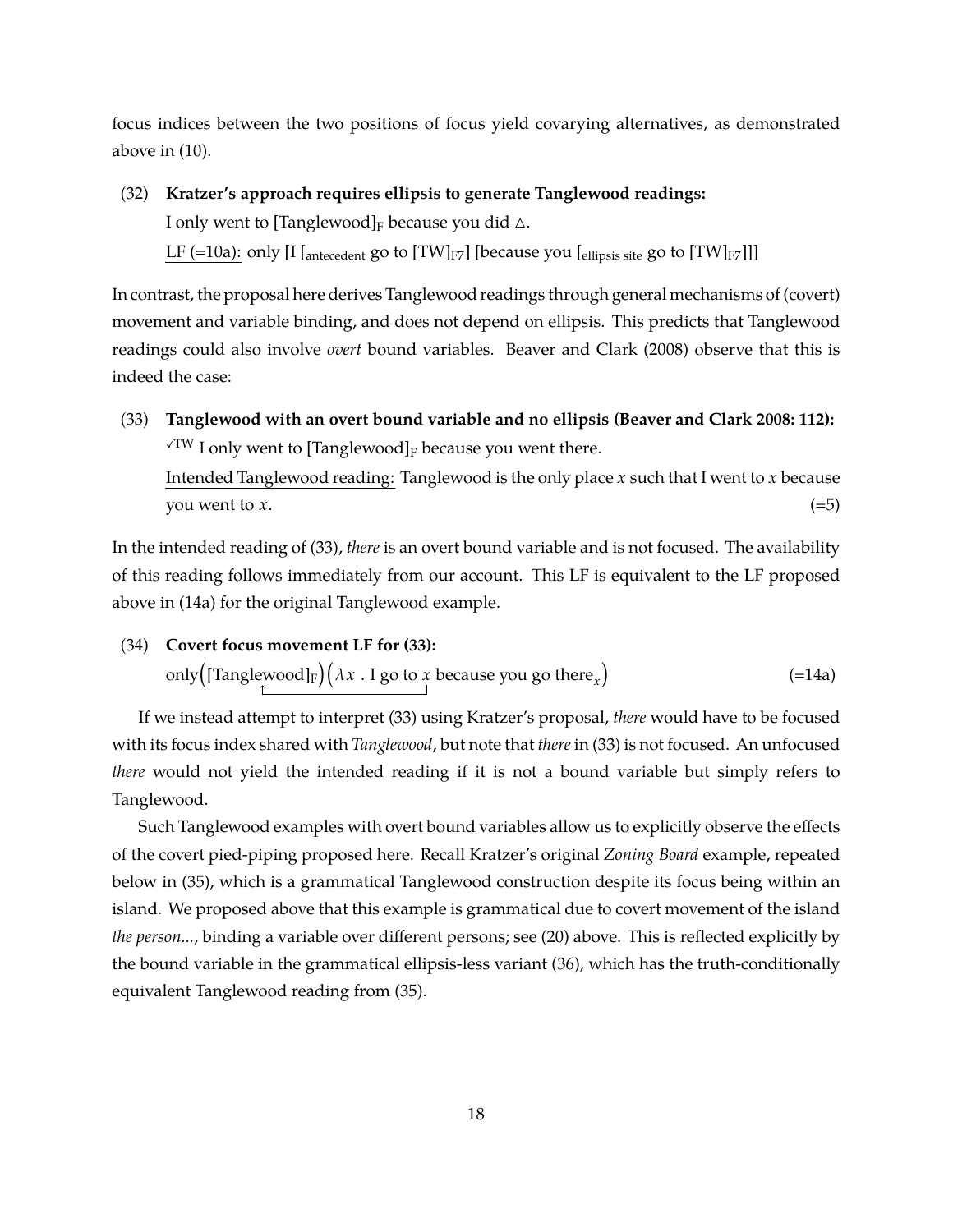### (35) **Kratzer's** *Zoning Board* **example, repeated from (16):**

Context: "You always contact every responsible person before me."  $\sqrt{TW}$  I only contacted [island the person who chairs [the Zoning Board]<sub>F</sub>] before you did  $\triangle$ . Intended Tanglewood reading: The Zoning Board is the only *x* such that I contacted the person who chairs *x* before you contacted the person who chairs *x*.

# (36) **Overt bound variable paraphrase of Kratzer's** *Zoning Board* **example (16):**  $\sqrt{TW}$  I only contacted [<sub>island</sub> the person who chairs [the Zoning Board]<sub>F</sub>]

before you contacted her/him/them.16

The example in (36) corresponds to a parse of (35) where the ellipsis site is resolved as  $\Delta =$  "contact" her/him/them." In contrast, there is no grammatical equivalent of (35) which explicitly spells out the ellipsis site as  $\Delta$  = "contact the person who chairs..." This again reflects the fact that the focused constituent *the Zoning Board* cannot covertly move out of the island to a position to bind the bound variable *it*. Instead, the entire island must move.

## (37) **Bound variable corresponding to the focus, not the island, is not possible:**

 $\rm{^{\ast}TW}$  I only contacted [ $\rm_{island}$  the person who chairs [the Zoning Board] $_{\rm F}$ ]

before you contacted [island the person who chairs it].

To conclude, Tanglewood constructions can involve overt bound variables and do not depend on ellipsis, as predicted by our account. This was previously observed by Beaver and Clark (2008), but without an explicit account which predicts the island sensitivity observed in the previous section. Such data is problematic for Kratzer's account, which relied on ellipsis for the generation of Tanglewood constructions. Kratzer's proposal undergenerates the examples with overt bound variables in this section, while simultaneously overgenerating the island examples in the previous section.

# **5 Alternative analyses of Tanglewood readings**

Several alternative analyses to Kratzer's can be found in the previous literature. In this section we briefly discuss these alternatives and highlight their shortcomings in light of the discussion in this paper. In particular, two common difficulties faced by these accounts are (a) the asymmetric island sensitivity we presented in Section 3—a fact that has never been previously noted—and (b)

<sup>16</sup>In the authors' English, this sounds best with the gender-neutral singular *them*, but we want to make it clear that this pronoun here is animate. Given sufficient contextual expectations of all persons chairing relevant organizations to be female or male, the singular *her* or *him* becomes grammatical.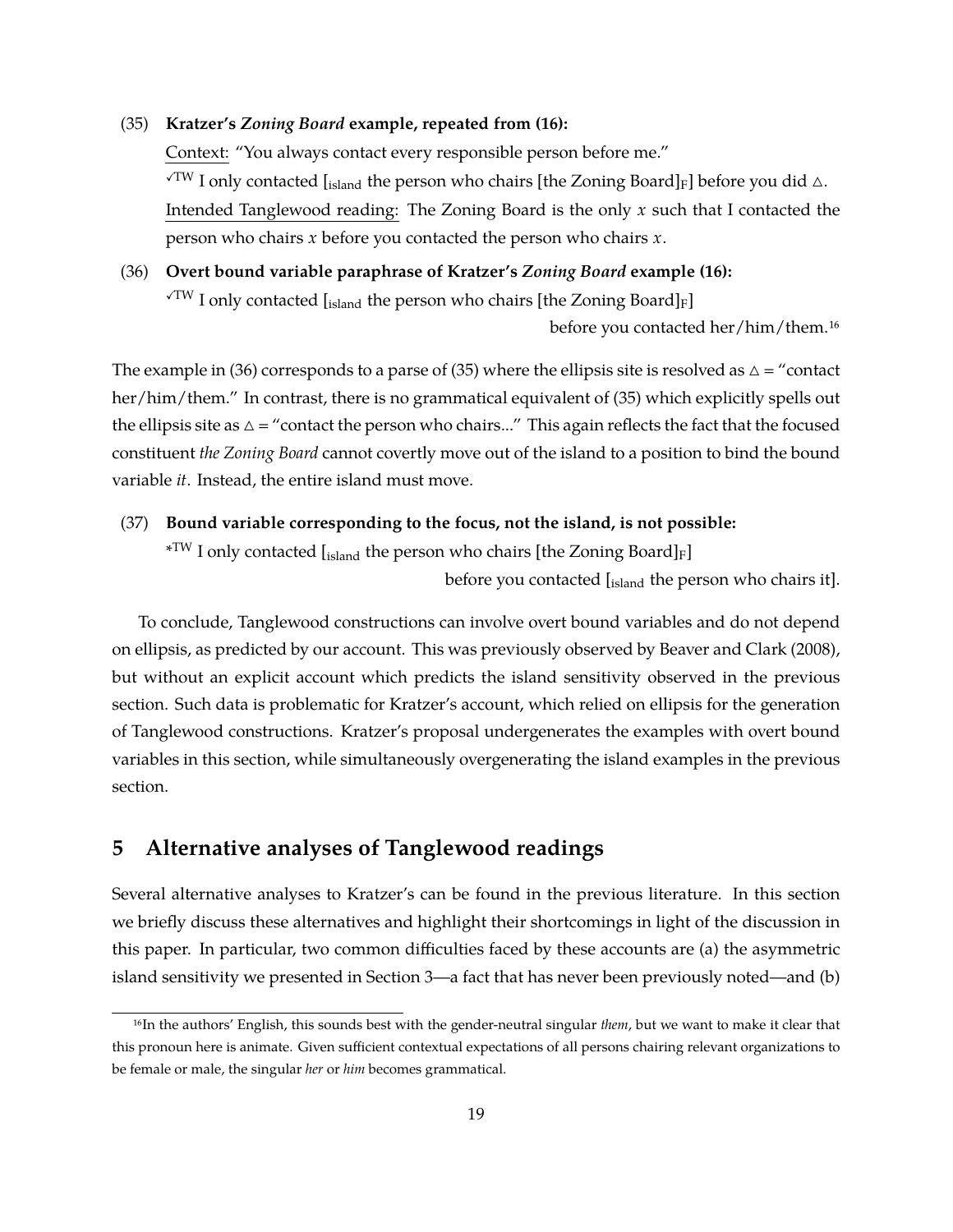the availability of Tanglewood readings with overt bound variables but without ellipsis, discussed in Section 4.

We first discuss analyses in the Structured Meaning (SM) framework, beginning with Krifka 1991. This framework involves "projection" of the focused constituent in a separate "stack" of the computation, without requiring any movement. Krifka 1991 applies this approach to Kratzer's Tanglewood constructions, assuming a complete copy of the focus within the ellipsis site, together with a mechanism to equate the foci "projected" from the antecedent and ellipsis sites. This analysis is then extended in Jäger 1999 using a theory which directly equates the ellipsis content with its antecedent. Akin to our conclusions for Kratzer's enforcement of identical focus indices through ellipsis, these SM projection approaches fail to predict the island-sensitivity of the position of overt focus in Tanglewood constructions, presented in Section 3.

Krifka 2006 then proposes that the "projection" mechanism in SM should in fact be thought of as syntactic movement, but this does not improve the situation. Updating the Krifka 1991 account to Tanglewood constructions using the movement approach to projection of Krifka 2006 will predict island-sensitivity for both the position of overt focus and the ellipsis site, contrary to what we have shown in Section 3.

Charlow 2008 presents an analysis of a subclass of Tanglewood constructions as involving variable-binding, which is a component of our analysis as well. However, this categorial grammar approach uses same type-shifting rules to abstract over the antecedent side and the ellipsis site or bound variable. This predicts either island-sensitivity on both sides or neither, thus failing to derive the asymmetric island-sensitivity observed in Section 3.

Another proposal is the so-called structure-sharing account of Sauerland 2007a,b. Sauerland briefly relates Tanglewood constructions to more general effects of dependence on contrastive foci that can occur specifically in ellipsis, independently observed in Hardt 1999 and Schwarz 2000. Based on these other, non-Tanglewood examples, Sauerland claims explicitly that this structure-sharing technology is not subject to syntactic locality conditions (see Sauerland 2007a: 46). Furthermore, his structure-sharing account would also fail to extend to Tanglewood readings with overt bound variables.

Finally, Beaver and Clark 2008 discusses Tanglewood constructions at some length and discusses two possible approaches, which seem to each capture some but not all the properties of Tanglewood constructions. The first is a movement account which differs significantly from ours in involving VP movement as the mechanism for VP-ellipsis and using this movement to derive the Tanglewood effect (pp. 109–111). This approach is challenged by the availability of Tanglewood readings which involve overt bound variables, without ellipsis, which they too observe (p. 112). They then present a proof-of-concept dynamic semantic approach to Alternative Semantics (pp. 111–115), with the aim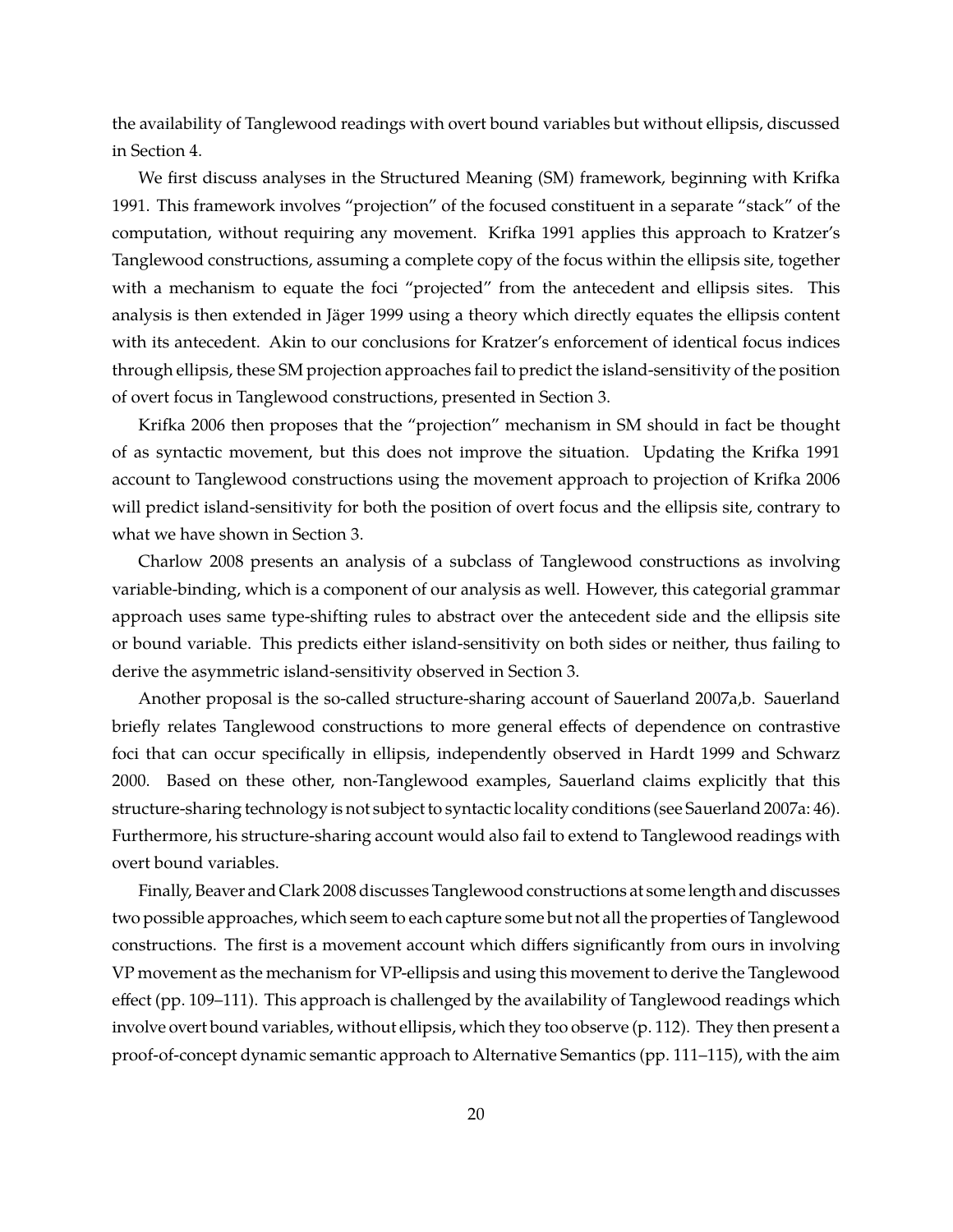of accounting for both overt pronouns bound by focused constituents and Kratzer's Tanglewood examples. However, this account predicts no sensitivity to syntactic islands, and hence cannot be extended to model the data we have presented in Section 3. Ultimately, Beaver and Clark do not commit themselves to either approach.

# **6 Covert focus movement is long-distance, not QR**

In this section we consider and argue against one final possible alternative analysis for the data we have presented here. This is the possibility that Tanglewood readings indeed involve covert movement and variable binding, but that this movement is not covert focus movement but rather reflects a general purpose operation such as QR. We will show that the covert movement involved in Tanglewood constructions can be long-distance, across finite clause boundaries, and in particular that this movement can be longer than that of quantifiers undergoing QR.

We first consider example (38), which is a grammatical Tanglewood construction. In the intended reading here, the *because*-clause adjoins to and modifies *think*. Therefore, for the binder of the moved focus *anaphora* to bind the bound variable in the ellipsis site, *anaphora* must necessarily move outside of the embedded finite clause. (39) below gives the LF that we would propose for this sentence.

### (38) **Tanglewood construction requiring long-distance covert movement:**

Context: John, the first year grad student, doesn't quite understand the field yet. He seems to think that everyone works on focus, on ellipsis, and on anaphora. Some people think he is just extrapolating from what his advisor works on. But actually...

 $\sqrt{\textsc{TW}}$  He only thinks [<sub>CP</sub> that everyone works on [anaphora]<sub>F</sub>] because his advisor does  $\triangle$ .

Intended Tanglewood reading: Anaphora is the only topic *x* such that John [thinks that everyone works on *x* [because his advisor works on *x*]].  $(\Delta = \text{``work on...''})$ 

(39) LF: only $\left($ [anaphora]<sub>F</sub> $\right)$  $(\lambda x$  . he think [<sub>CP</sub> that everyone [<sub>antecedent</sub> work on *x*]]

because his advisor [ $_{\rm ellipsis}$  work on  $x$ ] $\bigr)$ 

Next let us compare this with the behavior of variable binding by a QR-ed quantifier. Example (40) is a version of (38) with the focus replaced by the quantifier *at least one topic* and without the associating *only*. This sentence does not have the intended Tanglewood-esque reading, which would involve binding into the ellipsis site by a long-distance QRing *at least one topic*. The baseline in (41) shows that variable binding into a *because*-clause by an object quantifier *at least one topic* is possible, if the *because*-clause is attached to the local clause.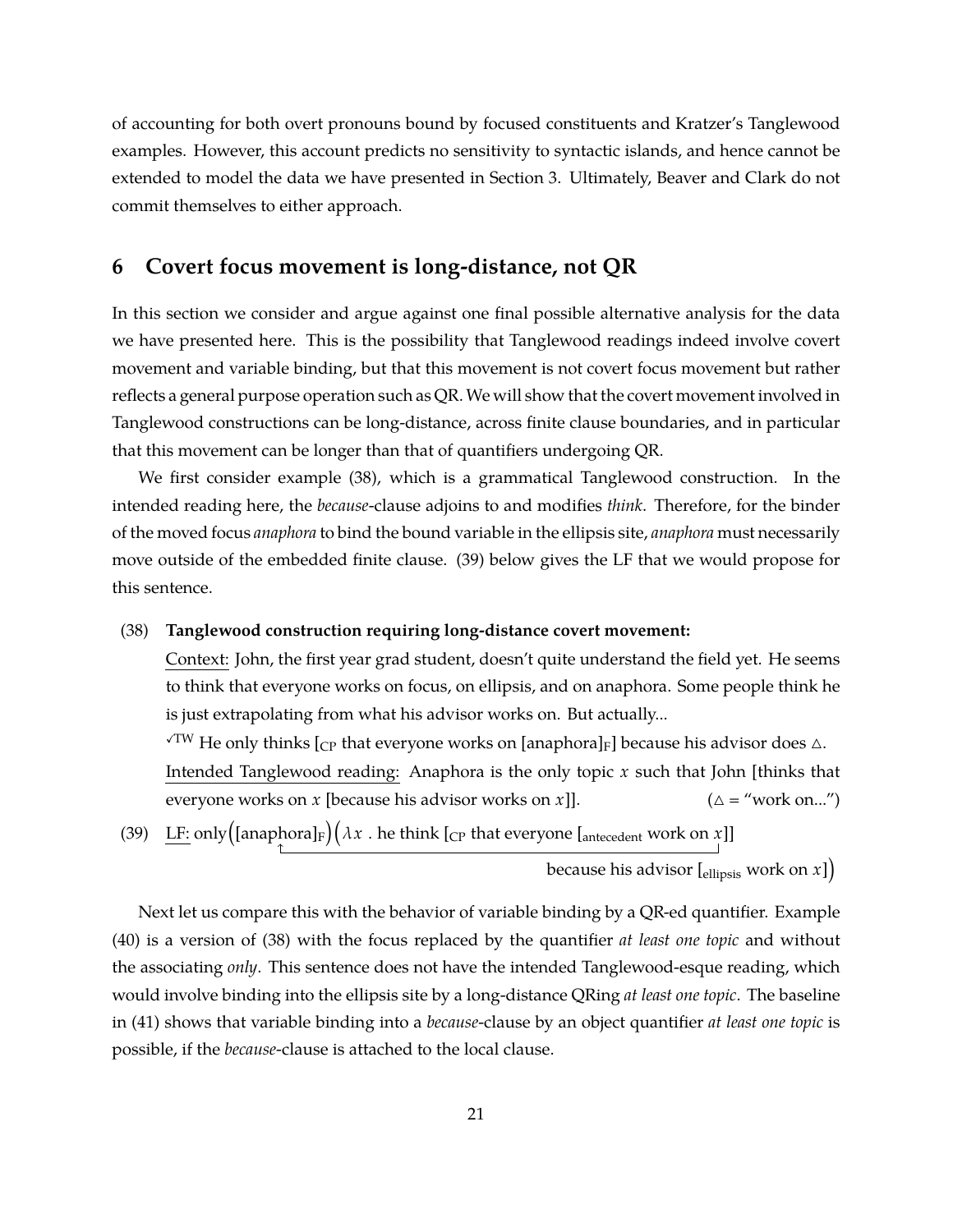(40) **QR does not move as high as the focus in (38):**

 $\rm{^{\ast}TW}$  He thinks [that everyone works on at least one topic] because his advisor does  $\vartriangle$ . Intended Tanglewood-like reading: There is at least one topic *x* such that he [thinks everyone works on *x* [because his advisor works on *x*]].  $(\Delta = \text{``work on...''})$ 

(41) **Baseline variable binding by** *at least one topic***:**  $\sqrt{TW}$  He works on at least one topic because his advisor does  $\triangle$ . Intended Tanglewood-like reading: There is at least one topic *x* such that he [works on *x* [because his advisor works on *x*]].  $(\Delta = \text{``work on...''})$ 

The contrast between example (40), containing a quantifier, and example (38), with focus associating with *only*, shows that the covert movement in Tanglewood constructions cannot simply be reduced to QR's independent ability to covertly move arguments.17 Covert focus movement is long-distance, crossing finite clause boundaries, in environments where quantifiers cannot. Hence, we argue here for the existence of covert focus movement, which is distinct from QR and must be available to the grammar alongside QR. This focus movement is necessitated in our analysis for simple reasons of semantic composition: the two-place formulation of *only* in (12) requires a first argument. This argument is supplied to the operator through covert movement of the overt focus—or a constituent properly containing it—as detailed in our proposal above.

# **7 Conclusion**

In this paper we argued for covert focus movement in English focus association with *only*. Our evidence comes from Tanglewood configurations of the form in Kratzer 1991. We showed that Tanglewood configurations are sensitive to syntactic islands, contrary to Kratzer's claims and predictions. In particular, we showed an asymmetric pattern of island sensitivity: the position of overt focus is island-sensitive but the position of the ellipsis site is not.

We propose that Tanglewood constructions are derived through covert movement of the focused constituent to the focus-sensitive operator, with binding of a bound variable in the ellipsis site. This movement may involve covert pied-piping of a larger constituent properly containing the focus (Drubig 1994; Krifka 1996, 2006; Tancredi 1997/2008, 2004; Wagner 2006; Erlewine and Kotek 2014). This availability of covert pied-piping explains examples such as Kratzer's which are apparently island-insensitive: in such examples, the entire island undergoes covert movement to the operator, and hence there is no island violation. It also explains the asymmetric pattern

<sup>&</sup>lt;sup>17</sup>We recognize that there is some inter-speaker variability in the locality of QR (see e.g. Wurmbrand 2015). What is important here is that there is a contrast here between these two examples in the availability of the intended reading.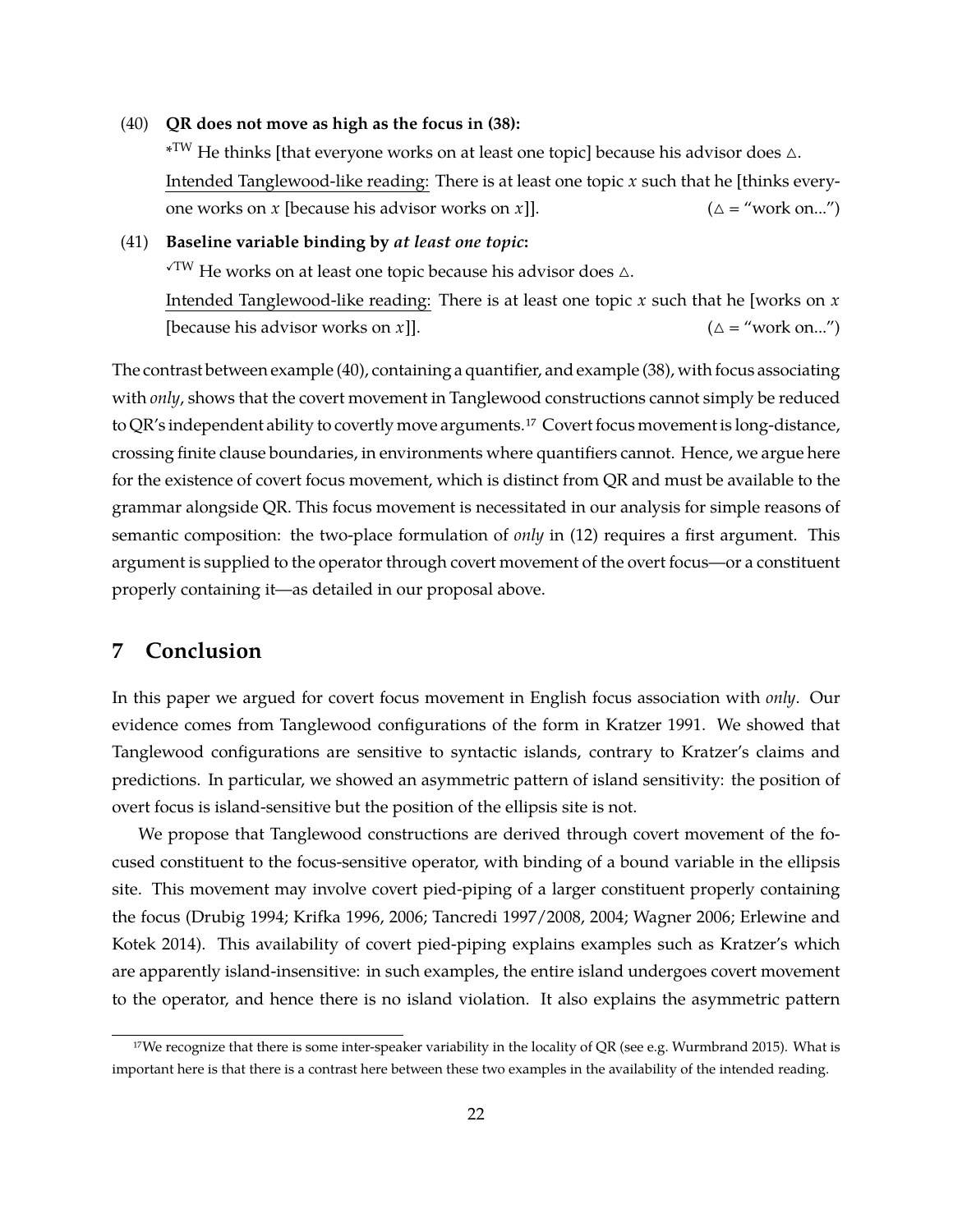of island sensitivity we describe above, since the ellipsis site contains a base-generated bound variable that does not undergo any movement and hence is not island-sensitive.

This proposal also severs the link between Tanglewood readings and ellipsis. Indeed, we show that parallel Tanglewood readings are available in sentences with overt bound variables, which do not involve ellipsis. We additionally show that covert focus movement is long-distance and may cross finite clause boundaries, unlike QR in the same environment. The influential Kratzer 1991 proposal—that ellipsis enforces identity of focus indices—will greatly overgenerate Tanglewood constructions. Alternative analyses to Tanglewood constructions were also shown to fail to capture the facts presented in this paper.

# **References**

- Beaver, David Ian, and Brady Clark. 2008. *Sense and sensitivity: How focus determines meaning*. Wiley-Blackwell.
- Bobaljik, Jonathan David, and Samuel Brown. 1997. Interarboreal operations: Head movement and the extension requirement. *Linguistic Inquiry* 28:345–356.
- Bošković, Željko, and Steven Franks. 2000. Across-the-board movement and LF. *Syntax* 3:107–128.
- Charlow, Simon. 2008. Free and bound pro-verbs: A unified treatment of anaphora. In *Proceedings of SALT 18*, ed. Tova Friedman and Satoshi Ito, 198–211.
- Chomsky, Noam. 1970. Deep structure, surface structure and semantic interpretation. In *Studies in general and oriental linguistics*, ed. Roman Jakobson and Shigeo Kawamoto, 62–119. TEC Corporation for Language Research. Reprinted in *Semantics: An interdisciplinary reader in philosophy, linguistics and psychology* 1971, pages 183–216.
- Chomsky, Noam. 1993. A minimalist program for linguistic theory. In *The view from Building 20*, ed. Kenneth Hale and Samuel Jay Keyser, 1–52. MIT Press.
- Drubig, Hans Bernhard. 1994. Island constraints and the syntactic nature of focus and association with focus. *Arbeitspapiere des Sonderforschungsbereichs 340: Sprachtheoretische Grundlagen der Computerlinguistik* 51.
- Erlewine, Michael Yoshitaka. 2014. Movement out of focus. Doctoral Dissertation, Massachusetts Institute of Technology.
- Erlewine, Michael Yoshitaka, and Hadas Kotek. 2014. Intervention in focus pied-piping. In *Proceedings of NELS 43*, ed. Hsin-Lun Huang, Ethan Poole, and Amanda Rysling, volume 1, 117–130.
- Fiengo, Robert. 1977. On trace theory. *Linguistic Inquiry* 8:35–62.

von Fintel, Kai. 1997. Bare plurals, bare conditionals, and *only*. *Journal of Semantics* 14:1–56.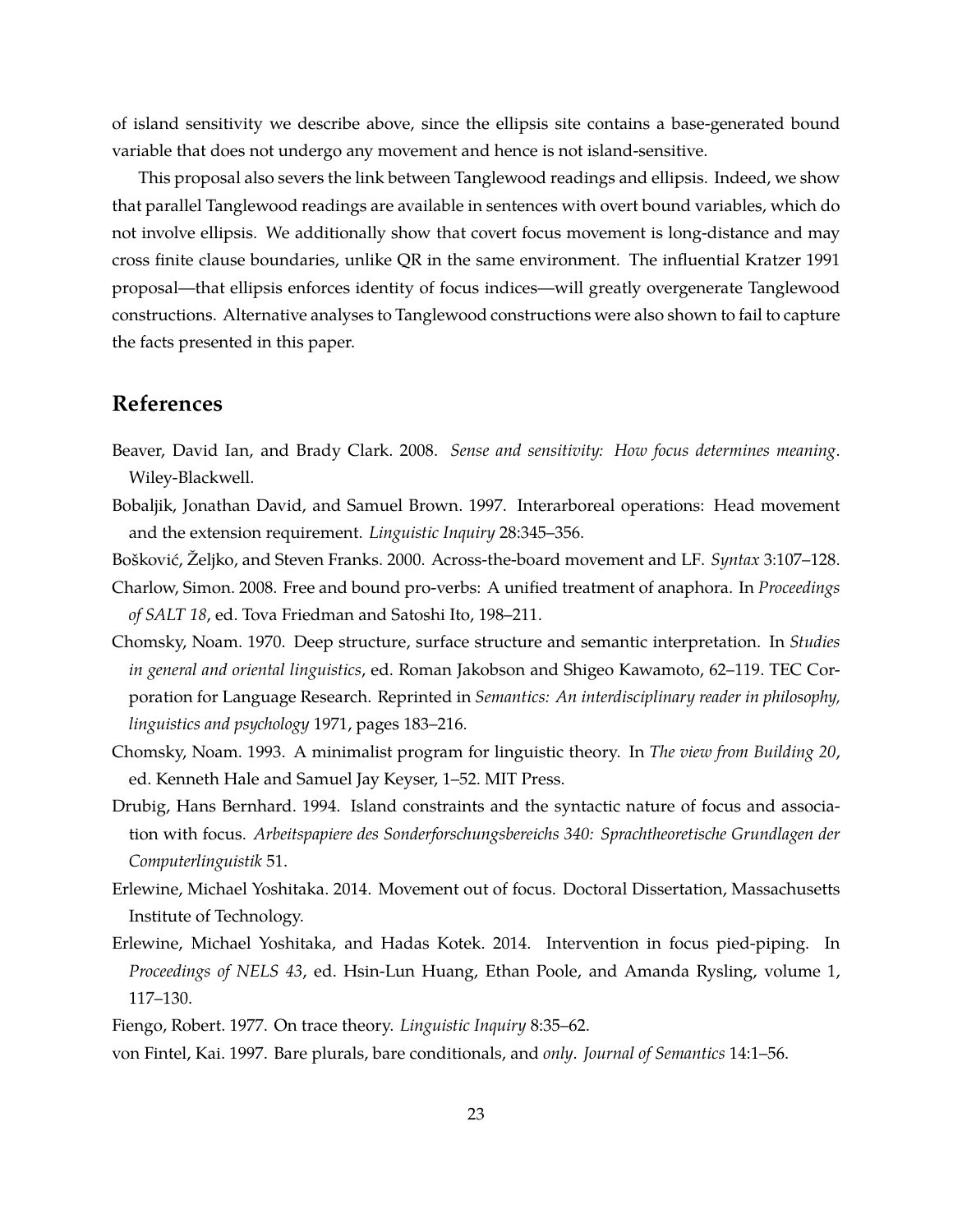- Fox, Danny. 2007. Free choice and the theory of scalar implicatures. In *Presupposition and implicature in compositional semantics*, ed. Penka Stateva and Uli Sauerland, 537–586. New York, NY: Palgrave-Macmillan.
- Griffiths, James, and Anikó Lipták. 2014. Contrast and island sensitivity in clausal ellipsis. *Syntax* 17:189–234.
- Grimshaw, Jane. 1986. Subjacency and the S/S' parameter. *Linguistic Inquiry* 17:364–369.
- Hamblin, Charles. 1973. Questions in Montague English. *Foundations of Language* 10:41–53.
- Hardt, Daniel. 1999. Dynamic interpretation of verb phrase ellipsis. *Linguistics and Philosophy* 22:185–219.
- Heim, Irene. 1997. Predicates or formulas? Evidence from ellipsis. In *Proceedings of SALT 7*, ed. Aaron Lawson, 197–221.
- Heim, Irene, and Angelika Kratzer. 1998. *Semantics in generative grammar*. Blackwell.
- Horn, Laurence Robert. 1969. A presuppositional analysis of *only* and *even*. In *Papers from the Fifth Regional Meeting*, ed. Robert I. Binnick, Alice Davison, Georgia M. Green, and Jerry L. Morgan, 98–107. Chicago Linguistic Society.
- Jackendoff, Ray. 1972. *Semantic interpretation in generative grammar*. MIT Press.
- Jacobs, Joachim. 1983. *Fokus und Skalen: Zur Syntax und Semantik der Gradpartikeln im Deutschen*. Tübingen: Niemeyer.
- Jäger, Gerhard. 1999. Focus without variables: A multi-modal analysis. In *Proceedings of WCCFL 17*, ed. Kimary N. Shahin, Susan Blake, and Eun-Sook Kim, 317–331. Stanford: CSLI Publications.
- Keine, Stefan, and Rajesh Bhatt. 2016. Interpreting verb clusters. *Natural Language & Linguistic Theory* 34:1445–1492.
- Kratzer, Angelika. 1991. The representation of focus. In *Semantik: Ein internationales Handbuch der zeitgenössischen Forschung*, ed. Arnim von Stechow and Dieter Wunderlich, 825–834. Walter de Gruyter.
- Krifka, Manfred. 1991. A compositional semantics for multiple focus constructions. In *Proceedings of SALT 1*, ed. Steven K. Moore and Adam Zachary Wyner, 127–158.
- Krifka, Manfred. 1996. Frameworks for the representation of focus. In *Proceedings of the Conference on Formal Grammar at the 9th European Summer School in Logic, Language, and Information*.
- Krifka, Manfred. 2006. Association with focus phrases. In *The architecture of focus*, ed. Valéria Molnár and Susanne Winkler, 105–136. Mouton de Gruyter.
- Merchant, Jason. 2001. *The syntax of silence*. Oxford University Press.
- Merchant, Jason. 2008. Variable island repair under ellipsis. In *Topics in ellipsis*, ed. Kyle Johnson, 132–153. Cambridge University Press.
- Nissenbaum, Jonathan W. 2000. Investigations of covert phrase movement. Doctoral Dissertation,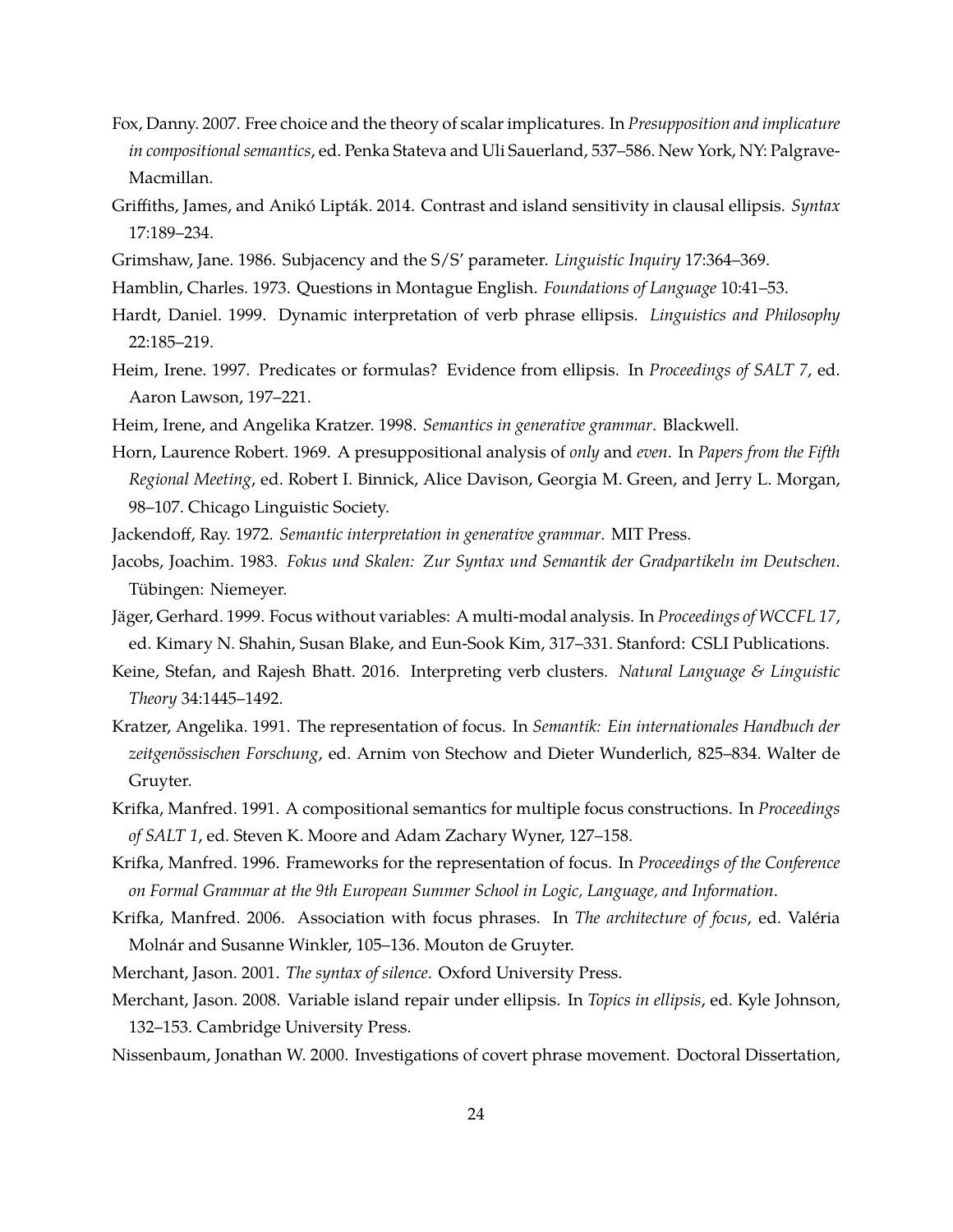Massachusetts Institute of Technology.

Nunes, Jairo. 2001. Sideward movement. *Linguistic Inquiry* 32:303–344.

Nunes, Jairo. 2004. *Linearization of chains and sideward movement*. MIT Press.

- Pesetsky, David. 1982. Paths and categories. Doctoral Dissertation, Massachusetts Institute of Technology.
- Pesetsky, David. 2007. Undermerge, overmerge, and the secret genitive inside every Russian noun. Handout from Formal Approaches to Slavic Linguistics (FASL) 16.
- Pesetsky, David. 2013. *Russian case morphology and the syntactic categories*. MIT Press.
- Rooth, Mats. 1985. Association with focus. Doctoral Dissertation, University of Massachusetts, Amherst.
- Rooth, Mats. 1992. A theory of focus interpretation. *Natural Language Semantics* 1:75–116.
- Rooth, Mats. 1996. Focus. In *The Handbook of Contemporary Semantic Theory*, ed. Shalom Lappin, 271–297.
- Ross, John Robert. 1967. Constraints on variables in syntax. Doctoral Dissertation, Massachusetts Institute of Technology.
- Sabbagh, Joseph. 2007. Ordering and lienarizing rightward movement. *Natural Language & Linguistic Theory* 25:349–401.
- Sauerland, Uli. 2007a. Copying vs. structure sharing: a semantic argument. *Linguistic Variation Yearbook* 7:27–51.
- Sauerland, Uli. 2007b. Focus dependency as structure sharing. In *Proceedings of Sinn und Bedeutung 11*, 540–554.
- Schwarz, Bernhard. 2000. Topics in ellipsis. Doctoral Dissertation, University of Massachusetts Amherst.
- Spector, Benjamin. 2016. Comparing exhaustivity operators. *Semantics and Pragmatics* 9.

von Stechow, Arnim. 1991a. Current issues in the theory of focus. In *Semantik: Ein internationales Handbuch der zeitgenössischen Forschung*, ed. Arnim von Stechow and Dieter Wunderlich, 804–824. Walter de Gruyter.

- von Stechow, Arnim. 1991b. Focusing and backgrounding operators. In *Discourse particles: Descriptive and theoretical investigations on the logical, syntactic and pragmatic properties of discourse particles in German*, ed. Werner Abraham, 37–84. John Benjamins.
- Tancredi, Christopher. 1992. Deletion, deaccenting, and presupposition. Doctoral Dissertation, Massachusetts Institute of Technology.
- Tancredi, Christopher. 1997/2008. Focus, focus types, and associative operators. 1997 manuscript, printed in *Reports of the Keio Institute of Cultural and Linguistic Studies* 39:1–62, 2008.
- Tancredi, Christopher. 2004. Associative operators. *Gengo Kenkyu* 125:31–82.